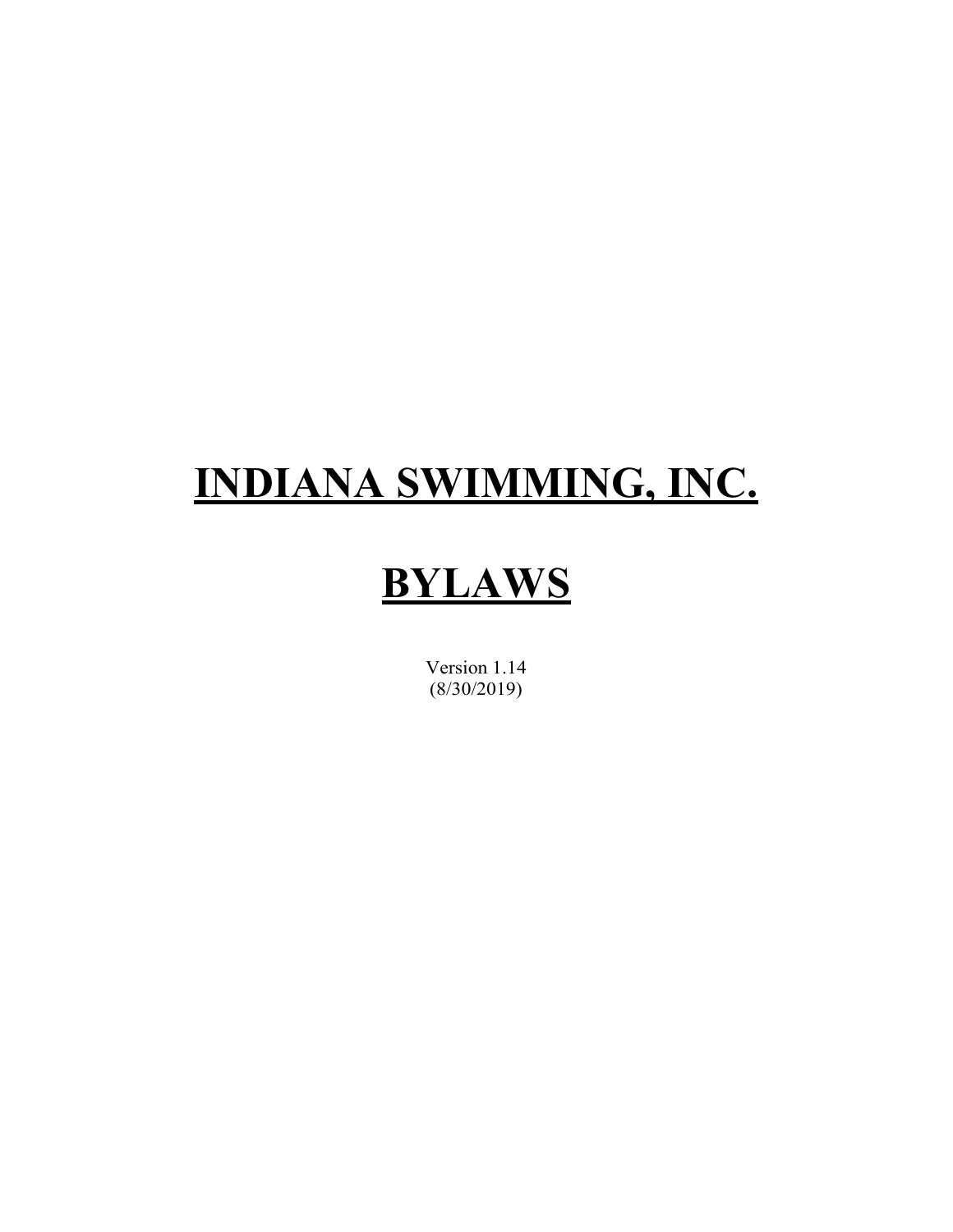To the extent these bylaws conflict with applicable law, applicable law prevails

### ARTICLE 1 NAME, OBJECTIVES, TERRITORY AND JURISDICTION

- 1.1 NAME The name of the corporation shall be Indiana Swimming, Inc. (ISI).
- 1.2 OBJECTIVES The objectives and primary purpose of ISI shall be the education, instruction and training of individuals to develop and improve their capabilities in the sport of swimming. ISI shall promote swimming for the benefit of swimmers of all ages and abilities, in accordance with the standards, rules, regulations, policies and procedures of FINA, USA Swimming, and ISI and its Articles of Incorporation.
- 1.3 GEOGRAPHIC TERRITORY The geographic territory of ISI is as set forth in Article 603 of the USA Swimming Rules and Regulations. ISI shall be divided into regions as listed in the ISI Policies and Procedures.
- 1.4 JURISDICTION ISI shall have jurisdiction over the sport of swimming as delegated to it as a Local Swimming Committee by USA Swimming to conduct swimming programs consistent with ISI's objectives and those of USA Swimming and to sanction, approve, observe and oversee competitive swimming events within the Territory and to conduct competitive swimming events within the Territory, its Region and its Zone (as those terms are defined in Part Six of the USA Swimming Rules and Regulations*).* ISI shall discharge faithfully its duties and obligations as a Local Swimming Committee of USA Swimming in accordance with these Bylaws, the USA Swimming Rules and Regulations and all applicable policies and procedures.
- 1.5 COMPLIANCE WITH USA SWIMMING AGREEMENTS ISI shall comply with all agreements between ISI and USA Swimming.

#### ARTICLE 2

#### MEMBERSHIP

- 2.1 MEMBERS The membership of ISI shall consist of the clubs, organizations and individuals who have registered with ISI as set forth in the USA Swimming Corporate Bylaws, including the optional categories of seasonal athlete membership, flex membership, and single event open water athlete membership.
	- .1 MEMBERS A Member's status is subject to the Member's continued satisfaction of the criteria for membership and compliance with the Member's responsibilities under these Bylaws, the USA Swimming Corporate Bylaws, the rules, regulations, policies, procedures and code of conduct of ISI and USA Swimming.
	- .2 MEMBERSHIP A PRIVILEGE NOT A RIGHT Membership in ISI and USA Swimming is a privilege and shall not be interpreted as a right. Membership may be terminated by the Zone Board of Review, the National Board of Review, or the U.S. Center for SafeSport in accordance with Part Four of the USA Swimming Rules and Regulations.
- 2.2 MEMBERS' RESPONSIBILITIES
	- .1 COMPLIANCE Each Group and Individual Member shall abide by the codes of conduct and ethics, policies, procedures, rules and regulations adopted by USA Swimming and ISI, including its obligations and responsibilities set forth in these Bylaws.
	- .2 RESPONSIBILITY FOR INFRACTIONS A Group Member or Individual Member, as defined in USA Swimming Corporate Bylaws, may be held responsible for infractions of the policies, procedures, rules, regulations or codes of conduct or ethics adopted by USA Swimming or ISI, including its responsibilities as set forth in these Bylaws.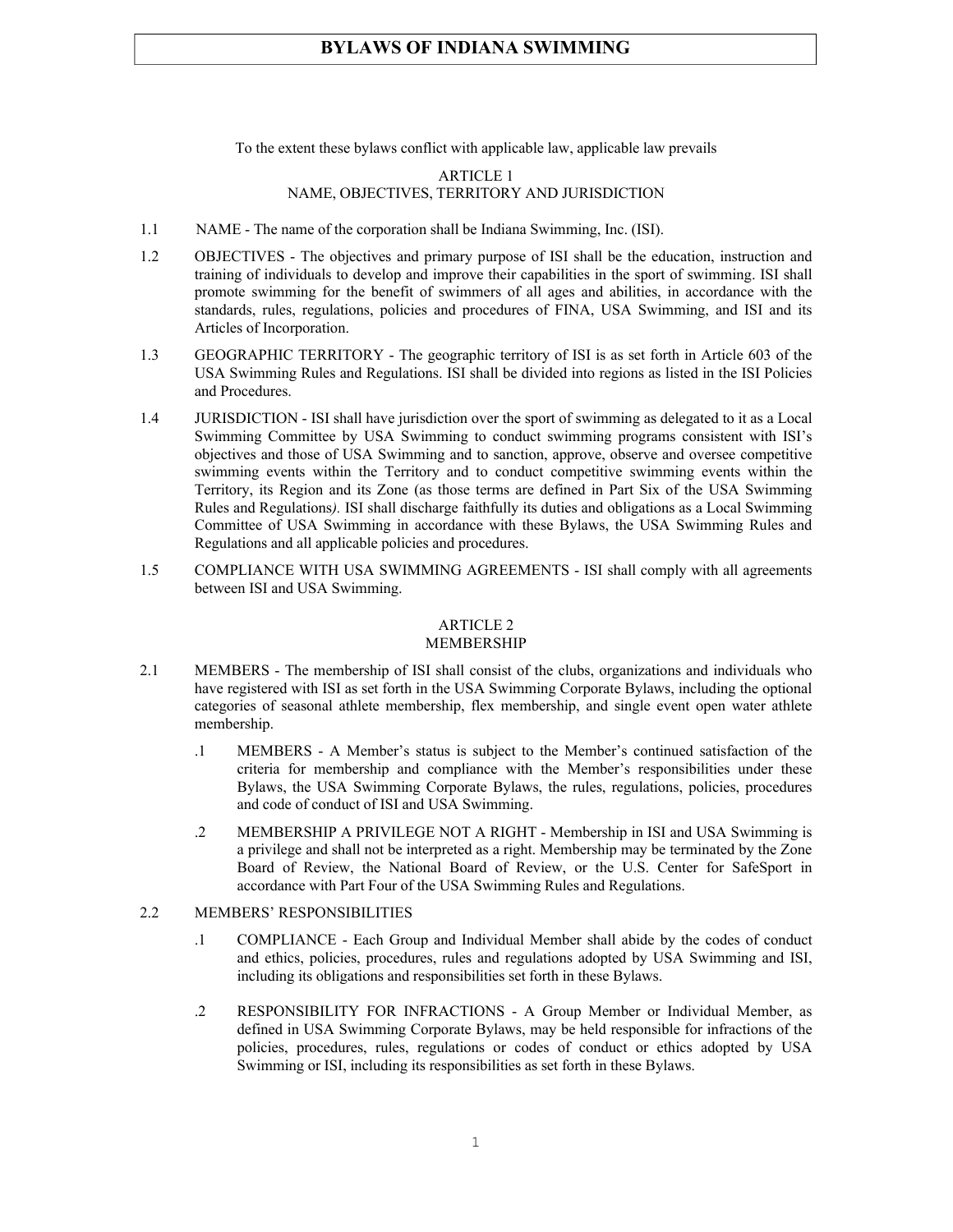#### ARTICLE 3 DUES AND FEES

- 3.1 MEMBERSHIP FEES Membership fees shall be as established in the USA Swimming Corporate Bylaws. Local fees, as permitted, shall be as established by the ISI House of Delegates*.*
- 3.2 SANCTION, APPROVAL AND OTHER FEES
	- .1 SANCTION AND APPROVAL FEES The ISI House of Delegates shall establish reasonable fees, procedures, and documentation required of an applicant for a sanction or approval for, or observation of, a swimming competition to be conducted within the Territory.
	- .2 SERVICE CHARGES In addition to, or in place of, a sanction or approval fee, the ISI House of Delegates may establish a reasonable service charge consistent with the nature of the event.
	- .3 PAYMENT Each applicant for a sanction, approval or observation shall submit with its application the fees and any service charges specified by ISI. If any of the sanction or approval fees or service charges are due at a time following the submission for sanction or approval, the applicant shall promptly pay those fees or service charges to ISI when due in accordance with ISI's fee schedule.
	- .4 FINES The ISI Board of Directors may establish fines for noncompliance with policies adopted by the ISI House of Delegates and/or the Board of Directors.
- 3.3 FAILURE TO PAY Membership rights may be suspended in accordance with the USA Swimming Corporate Bylaws (Delinquent Dues and Fees).

## ARTICLE 4

#### HOUSE OF DELEGATES

- 4.1 MEMBERS The House of Delegates of ISI shall consist of the Group Member Representatives, the Board of Director Members, the Region Representative Committee members, the Non-Athlete At-Large House Members, and Athlete At-Large House Members appointed.
	- .1 GROUP MEMBER REPRESENTATIVES Each Group Member in good standing shall appoint from its membership three (3) Group Member Representatives (one Athlete member, one Coach Member and one Active Individual Member), and three (3) alternates (one Athlete member, one Coach Member and one Active Individual Member). The appointments shall be in writing, addressed to the Secretary of ISI and duly certified by the chief executive officer or secretary of the appointing Group Member. The appointing Group Member may withdraw one or more of its Group Member Representatives or one or more of its alternates and substitute a new Group Member Representatives or new alternates by written notice, addressed to the Secretary of ISI and signed by the chief executive officer or secretary of the appointing Group Member. The representatives of any Group Member are not required to be Individual Members of ISI or USA Swimming.
	- .2 BOARD OF DIRECTORS Board of Director Members as designated in Section 5.
	- .3 NON-ATHLETE AT-LARGE HOUSE MEMBERS Up to ten (10) non-athlete members of the House of Delegates may be appointed as At-Large House Members by the General Chair with the advice and consent of the Board of Directors. At-Large House Members shall hold office from the date of appointment through the conclusion of the annual meeting of the House of Delegates following such appointment or until their successors are appointed to the House of Delegates.
	- .4 ATHLETE AT-LARGE HOUSE MEMBERS A sufficient number of athletes to ensure that Athlete Members constitute at least 20% of the voting membership of the House of Delegates shall be appointed by the General Chair with advice and consent of the Board of Directors and shall hold office from the date of appointment through the conclusion of the annual meeting of the House of Delegates following such appointment or until their successors are appointed to the House of Delegates.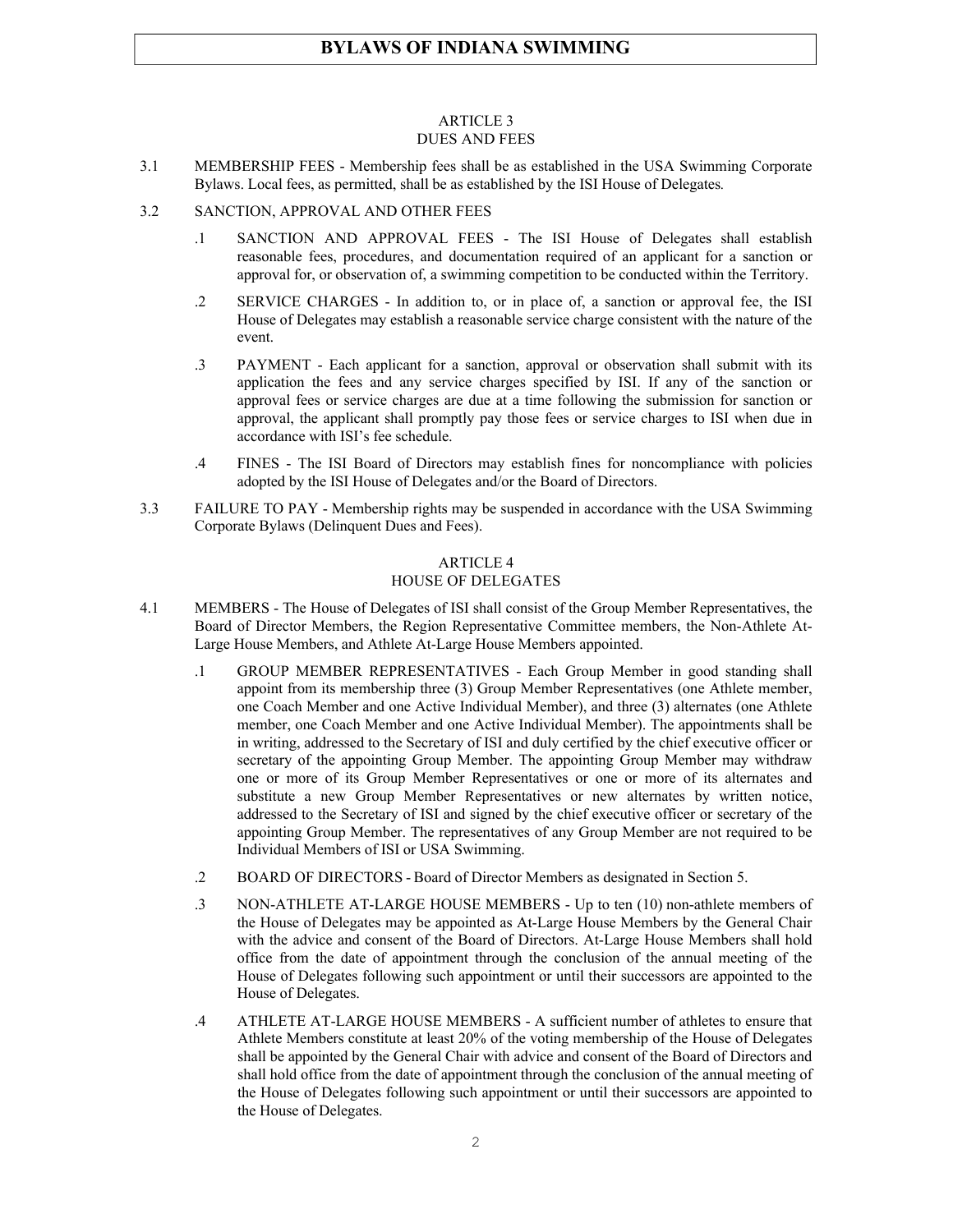- .5 OTHER MEMBERS The Region Representative Committee members as outlined in the ISI Policies and Procedures.
- 4.2 ELIGIBILITY Only Individual Members in good standing shall be eligible to be elected or appointed as at-large members of the House of Delegates.
- 4.3 DOUBLE VOTE PROHIBITED An Individual Member entitled to vote in House of Delegates meetings may only have one vote regardless of the number of positions held by such member.
- 4.4 VOICE AND VOTING RIGHTS OF MEMBERS The voice and voting rights of members of the House of Delegates and of individuals shall be as follows:
	- .1 GROUP MEMBER REPRESENTATIVES, BOARD MEMBERS, AT-LARGE HOUSE MEMBERS AND OTHER MEMBERS - Each of the Group Member Representatives, the Board Members, the At-Large House Members and other members shall have both voice and vote in meetings of the House of Delegates.
	- .2 INDIVIDUALS Individuals who are not members of the House of Delegates may attend open meetings of the House of Delegates and its committees and be heard at the discretion of the presiding officer.
- 4.5 DUTIES AND POWERS The House of Delegates shall oversee the establishment of policies, procedures and programs. In addition to the duties and powers prescribed in the USA Swimming Rules and Regulations, USA Swimming Corporate Bylaws, or elsewhere in these Bylaws, the House of Delegates shall:
	- .1 Elect the officers, Region Representatives Committee Members, and members of the Administrative Review Board listed in Articles 6 and 7;
	- .2 [Reserved for Future Use]
	- .3 [Reserved for Future Use]
	- .4 Review, modify and adopt the annual budget of ISI recommended by the Board of Directors;
	- .5 Call regular and special meetings of the House of Delegates;
	- .6 Ratify or prospectively modify or rescind policy and program established by the Board of Directors, except any action or authorization by the Board of Directors with respect to contracts or upon which any person may have relied shall not be modified or rescinded;
	- .7 Establish joint administrative committees, or undertake joint activities with other sports organizations where deemed helpful or necessary by ISI;
	- .8 Amend the Bylaws of ISI in accordance with Section 9.3; and
	- .9 Remove from office any persons elected by the House of Delegates (Board Members, members of the Administrative Review Board*,* or committee chairs or coordinators) who have failed to attend to their official duties or member responsibilities or have done so improperly, or who would be subject to penalty by the Zone Board of Review for any of the reasons set forth in Article 404.1.3 of USA Swimming Rules and Regulations. However, no such individual may be removed without receiving thirty (30) days' written notice by the Secretary or other officer designated by the House of Delegates specifying the alleged deficiency in the performance of the member's responsibilities or specific official duties or other reason and an opportunity to respond in writing within twenty (20) days to such allegations.
- 4.6 ANNUAL AND REGULAR MEETINGS The annual meeting of the House of Delegates of ISI shall be held in the fall. Regular meetings of the House of Delegates may be held in accordance with a schedule adopted by the House of Delegates or the Board of Directors.
- 4.7 SPECIAL MEETINGS Special meetings of the House of Delegates may be called by the Board of Directors or the General Chair. Should the Board of Directors or the General Chair fail to call the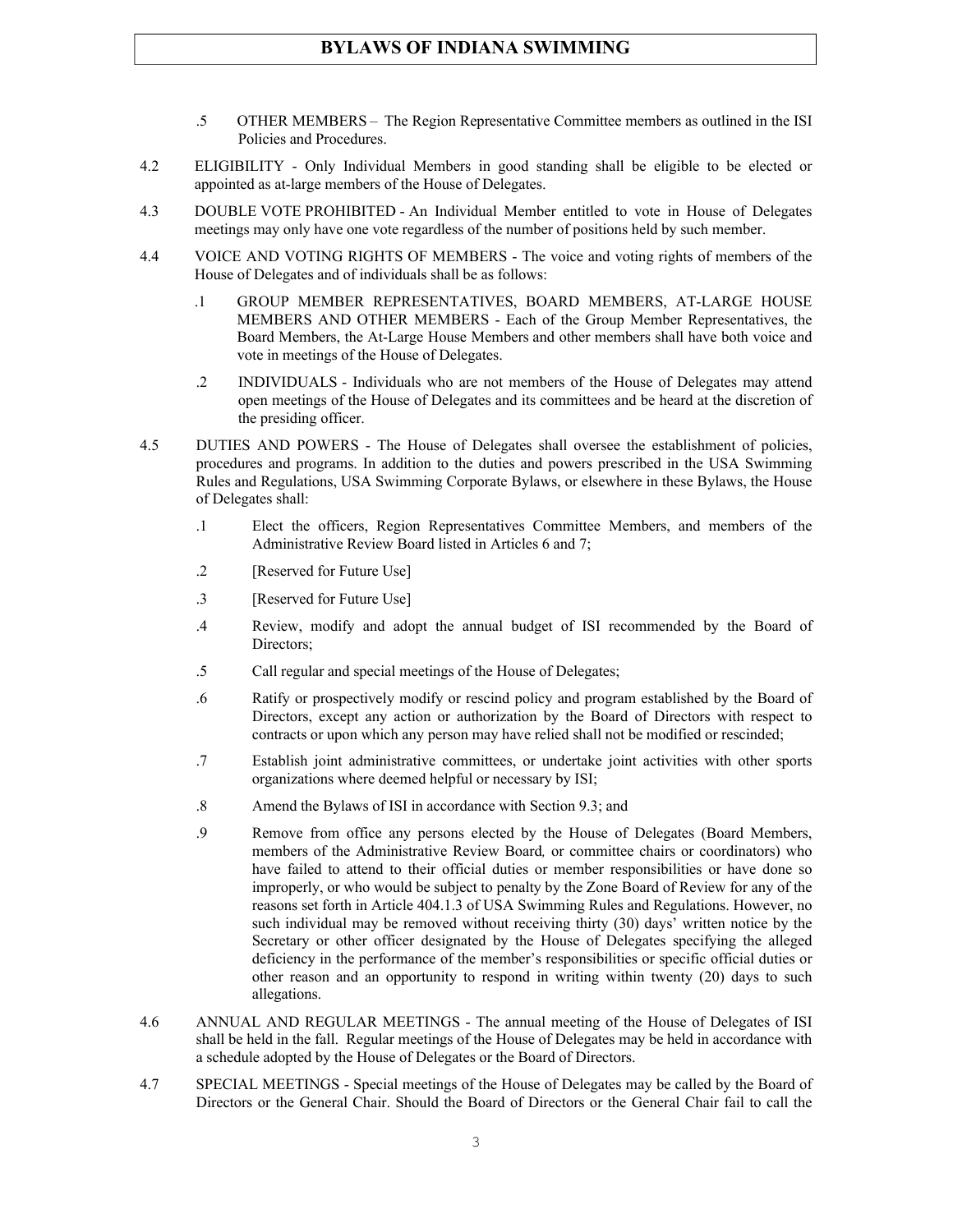annual or scheduled regular meetings or should a special meeting be appropriate or helpful, a meeting of the House of Delegates may be called by a petition signed by at least five (5) group members of the House of Delegates.

- 4.8 MEETING LOCATION AND TIME All meetings of the House of Delegates shall take place at a site within the Territory. The House of Delegates or the Board of Directors shall determine the location and time of all meetings of the House of Delegates.
- 4.9 OPEN MEETINGS/CLOSED SESSIONS House of Delegates meetings shall be open to all members of ISI. Issues pertaining to personnel, disciplinary action, legal, tax or similar affairs of ISI shall be deliberated and decided in a closed session which only House of Delegates members may attend. By a majority vote, the House of Delegates may decide to go into closed session on any matter deserving of confidential treatment or of personal concern to any member of the House of Delegates.
- 4.10 QUORUM A quorum of the House of Delegates shall consist of those members present and voting.
- 4.11 VOTING Except as otherwise provided in these Bylaws or the Parliamentary Authority, all motions, orders and other propositions coming before the House of Delegates shall be determined by a majority vote.
- 4.12 PROXY VOTE Voting by proxy in any meeting of the House of Delegates shall not be permitted.
- 4.13 NOTICES
	- .1 TIME Not less than twenty (20) days' written notice shall be given to each member of the House of Delegates for any annual, regular or special meeting of the House of Delegates. See Section 14.1.3 for the various permitted means of notice.
	- .2 INFORMATION The notice of a meeting shall contain the time, date and site. For special meetings of the House of Delegates, the expected purpose (which may be general) of the meeting shall be stated. If an expected purpose is the amendment of the Bylaws, a copy of the proposed amendment shall be included in the notice. Failure to have included in the notice any germane amendments subsequently adopted by the House of Delegates at the noticed meeting shall not be the basis for any claim that the amendments as so adopted are invalid.

## ARTICLE 5

## BOARD OF DIRECTORS

- 5.1 MEMBERS The Board of Directors shall consist of the following officers, committee chairs*,* and representatives of ISI, together with those additional members designated in Sections 5.2 and 5.3:
	- .1 General Chair
	- .2 Administrative Vice-Chair<br>3 Finance Vice-Chair
	- Finance Vice-Chair
	- .4 Coach Representative
	- .5 Athlete Representatives (2)
	- .6 Secretary
	- .7 Treasurer
	- .8 Senior Vice-Chair
	- .9 Age Group Vice-Chair
	- .10 Safe Sport Chair
	- .11 Technical Chair
	- .12 Officials/Rules Chair
	- .13 At-Large Athlete Board Members [as needed]
- 5.2 AT-LARGE BOARD MEMBERS A sufficient number of athlete members but no fewer than two (2) shall be elected as At-Large Board Members such that athletes constitute at least twenty percent (20%) of the voting membership of the Board of Directors at any given time (taking into account the Athlete Representatives). The Athlete At-Large Board Members shall meet the same requirements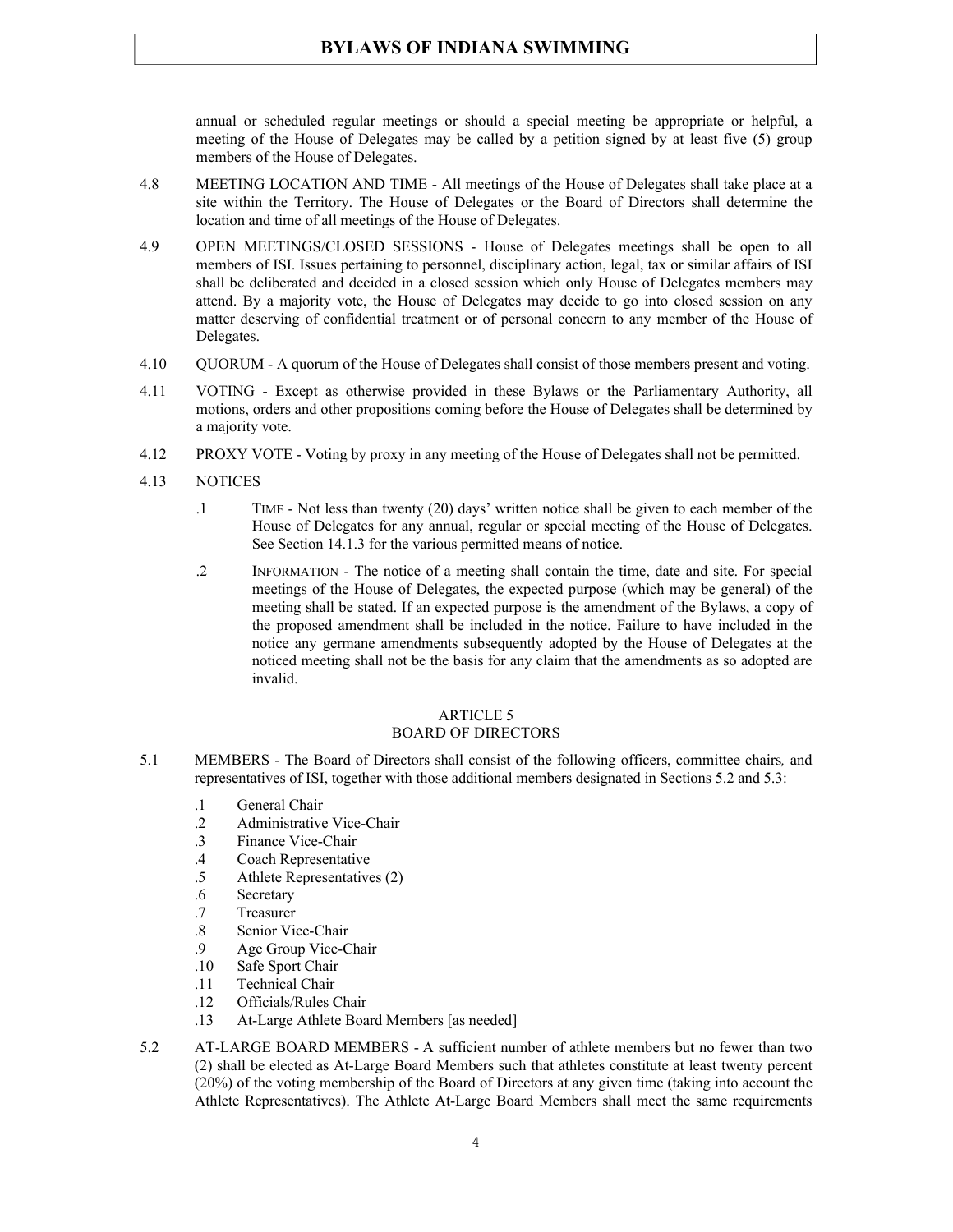and be elected at the same time and place as the Athlete Representatives set forth in Section 6.2.1. All At-Large Board Members shall hold office from the date of their election or appointment through the conclusion of the second annual meeting of the House of Delegates following such election or appointment, or until their successors are elected or appointed.

- 5.3 EX-OFFICIO MEMBERS The following persons shall be ex-officio members of the Board of Directors:
	- .1 Immediate Past General Chair
- 5.4 LIMITATIONS
	- *.*1 No more than two (2) Members of any Group Member shall serve on the Board of Directors at any time. This limitation shall be applied separately as to Athlete Members and Non-Athlete Members.
	- .2 No employee of ISI may serve as a voting member of the Board of Directors*.*
- 5.5 VOICE AND VOTING RIGHTS OF BOARD MEMBERS The voice and voting rights of Board Members and individuals shall be as follows:
	- .1 BOARD MEMBERS Each Board Member (other than the ex-officio members) shall have both voice and vote in meetings of the Board of Directors and its committees.
	- .2 EX-OFFICIO BOARD MEMBERS Unless entitled to vote under another provision of these Bylaws, the ex-officio members shall have voice but no vote in meetings of the Board of Directors and its committees.
	- .3 GENERAL Anyone may attend open meetings of the Board of Directors and its committees and be heard at the discretion of the presiding officer.
- 5.6 DUTIES AND POWERS The Board of Directors shall act for ISI and the House of Delegates during the intervals between meetings of the House of Delegates, except that it shall not remove a Board Member, an Administrative Review Board member, or other person not appointed by the Board of Directors or amend these Bylaws. Any actions taken are subject to the exercise by the House of Delegates of its powers of ratification or prospective modification or rescission. In addition to the powers and duties prescribed in the USA Swimming Rules and Regulations or elsewhere in these Bylaws, the Board of Directors shall have the power and it shall be its duty to:
	- .1 Establish and direct policies, procedures and programs for ISI;
	- .2 Oversee the conduct by the officers of ISI of the day-to-day management of the affairs of ISI;
	- .3 [Reserved for Future Use]
	- .4 Provide advice and consent to appointments proposed by the General Chair as required under these Bylaws or the ISI Policies and Procedures;
	- .5 Cause the preparation and presentation to the House of Delegates of the annual budget of ISI and make a recommendation to the House of Delegates concerning the approval or disapproval thereof;
	- .6 Approve the annual review/audit;
	- .7 Call regular or special meetings of the Board of Directors or the House of Delegates;
	- .8 Retain such independent contractors and employ such persons as the Board shall determine are necessary or appropriate to conduct the affairs of ISI;
	- .9 Appoint other officers, agents, or committees or coordinators, to hold office for the terms specified. These appointees shall have the authority and perform the duties as provided in these Bylaws, the ISI Policies and Procedures or as may be provided in the resolutions appointing them, including any powers of the Board of Directors as may be specified, except as may be inconsistent with any other provision of these Bylaws. To the extent not provided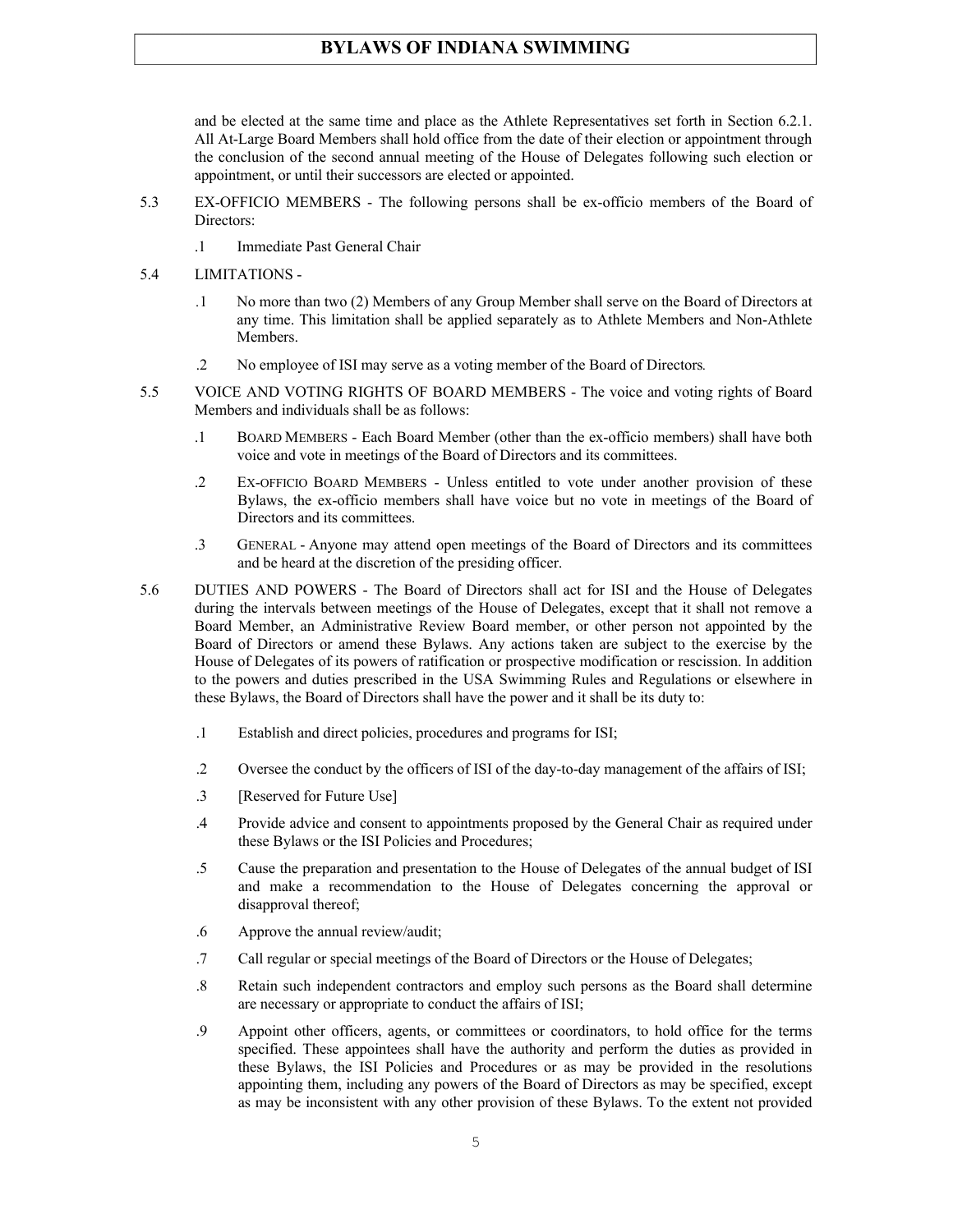elsewhere in these Bylaws, the Board of Directors may delegate to any officer, agent, or committee or coordinator the power to appoint any such subordinate officers, agents, or committees or coordinators and to prescribe their respective terms of office, authorities and duties; and

- .10 Remove from office any Board Members, committee chairs, or committee members or coordinators of ISI who were appointed/elected by the Board and who have failed to attend to their official duties or member responsibilities or have done so improperly, or who would be subject to penalty by the Zone Board of Review for any of the reasons set forth in Part Four of the USA Swimming Rules and Regulations. However, no At-Large Board Member, or committee chair or coordinator may be removed without receiving the thirty (30) days' written notice specifying the alleged deficiency in the performance of the member's responsibilities or specific official duties or other reasons and an opportunity to respond in writing within twenty (20) days to such allegations.
- 5.7 MEETINGS Board of Directors meetings shall be open. Matters relating to personnel, disciplinary action, legal, taxation or similar affairs shall be deliberated and decided in a closed session which only Board Members are entitled to attend. By a majority vote on a motion of a question of privilege, the Board of Directors may decide to go into closed session on any matter deserving of confidential treatment or of personal concern to any member of the Board of Directors.
- 5.8 PARTICIPATION THROUGH COMMUNICATIONS EQUIPMENT Members of the Board of Directors may participate in meetings of the Board of Directors through conference equipment by means of which all persons participating in the meeting can hear each other at the same time. Participation by such means shall constitute presence at a meeting.
- 5.9 REGULAR MEETINGS Regular meetings of the Board of Directors shall be held in accordance with a schedule adopted by the Board of Directors.
- 5.10 SPECIAL MEETINGS Special meetings of the Board of Directors may be called by the General Chair. Should the Board of Directors or the General Chair fail to call regular meetings or should a special meeting be appropriate or helpful, a meeting of the Board of Directors shall be called at the written request of any three (3) Board Members.
- 5.11 QUORUM A quorum of the Board of Directors shall consist of a majority of the voting members.
- 5.12 VOTING Except as otherwise provided in these Bylaws or the Parliamentary Authority, all motions, orders and other propositions coming before the Board of Directors shall be determined by a majority vote. A motion, order or other proposal the effect of which is to override policy or program established by the House of Delegates shall be determined by a two-thirds vote. Such a motion, order or other proposal shall be published on the ISI website a minimum of seven (7) days prior to the meeting. If such a motion, order or other proposal is adopted by the Board, then the membership of Indiana Swimming will be notified in a timely basis.
- 5.13 PROXY VOTE Voting by proxy in any meeting of the Board of Directors shall not be permitted.
- 5.14 ACTION BY WRITTEN CONSENT Any action required or permitted to be taken at any meeting of the Board of Directors may be taken without a meeting if all the Board Members entitled to vote consent to the action in writing and the written consents are filed with the records of the respective meetings. These consents shall be treated for all purposes as votes taken at a meeting.
- 5.15 MAIL/EMAIL VOTE Any action which may be taken at any regular or special meeting of the Board of Directors, except elections, or removals of appointed Board members, committee chairs and members, may be taken without a meeting. If an action is to be taken without a meeting, the Secretary, by first class mail, postage prepaid, or email, shall distribute a ballot to every Board Member entitled to vote on the matter. The ballot shall set forth the proposed action, provide an opportunity to specify approval or disapproval, and provide a reasonable time (but in no event less than the period specified in Section 5.16) within which to return the ballot to the Secretary. Action by ballot shall be valid only when the number of votes cast in favor of the proposed action within the time period specified constitutes a majority of the votes entitled to be cast.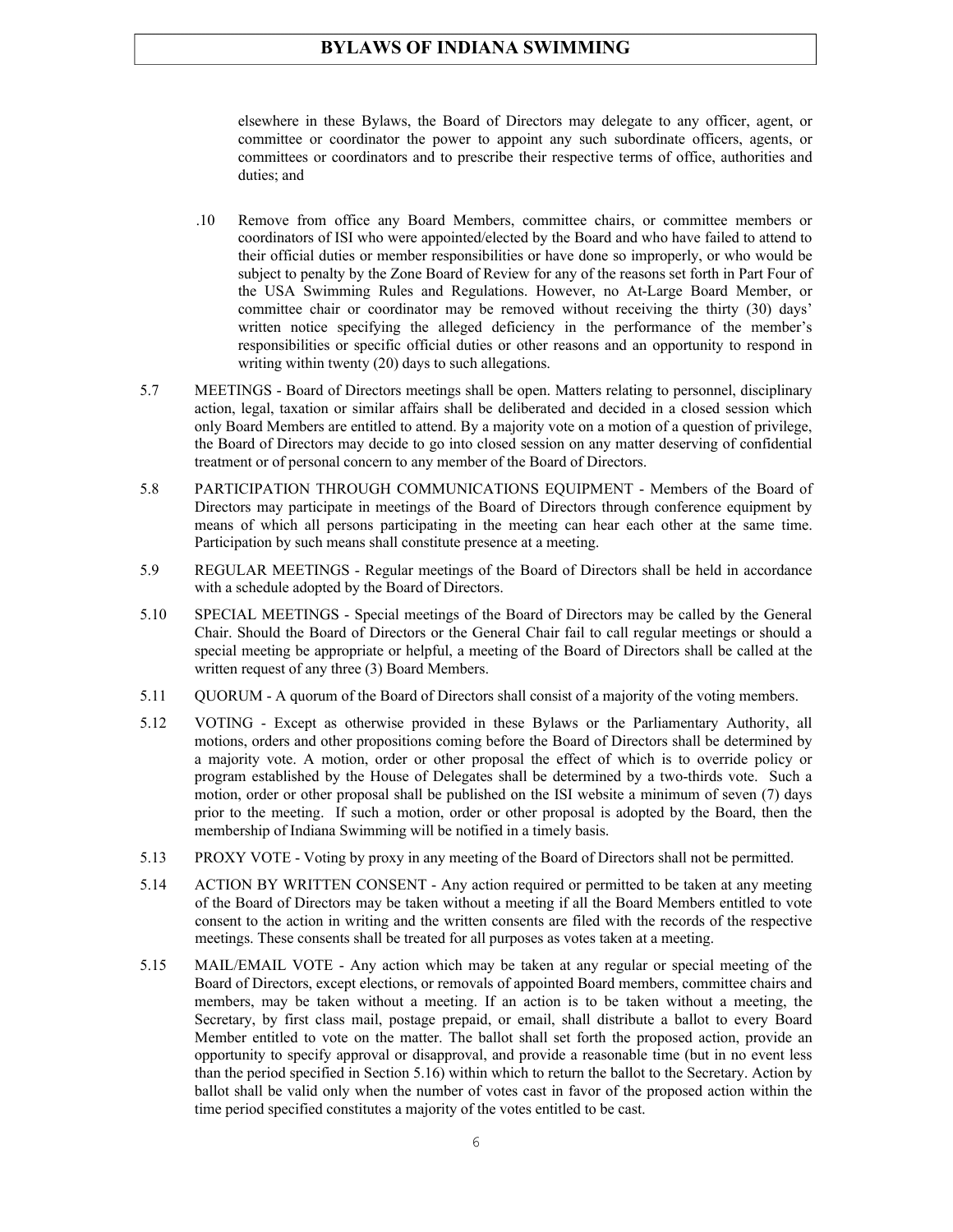#### 5.16 NOTICES -

- .1 TIME Not less than six (6) days' written notice shall be given to each Board Member for any annual, regular or special meeting of the Board of Directors. (See Section 14.1.3 for the permitted means of notice.)
- .2 INFORMATION The notice of a meeting shall contain the time, date and site and in the case of special meetings, the expected purpose.

#### ARTICLE 6

#### OFFICERS AND DIRECTORS

- 6.1 OFFICERS The officers shall be as listed herein and shall be elected by the House of Delegates at its annual meeting.
	- .1 General Chair (elected in even numbered years)
	- .2 Administrative Vice-Chair (elected in even numbered years)
	- .3 Finance Vice-Chair (elected in odd numbered years)
	- .4 Senior Vice-Chair (elected in odd numbered years)
	- .5 Age Group Vice-Chair (elected in even numbered years)
	- .6 Secretary (elected in odd numbered years)
	- .7 Treasurer (ISI staff, not elected by HOD)

#### 6.2 OTHER DIRECTORS

#### .1 ATHLETE REPRESENTATIVES

Two (2) Athlete Representatives designated and elected as follows:

A. Junior Athlete Representative

One Junior Athlete Representative shall be nominated and elected each year by the Athlete Member delegates present and voting during the annual House of Delegates meeting.

B. Senior Athlete Representative

The Junior Athlete Representative, upon completion of the one year term of the Junior Athlete Representative automatically becomes the Senior Athlete Representative.

C. Qualifications

At the time of election, the Athlete Representative must (a) be an Athlete Member; (b) be at least sixteen (16) years of age or at least a sophomore in high school; (c) be currently competing, or have competed during the three (3) immediately preceding years, in the program of swimming conducted by ISI or another LSC; and (d) have his or her place of permanent residence in the Territory and expect to reside therein throughout at least the first half of the term (other than periods of enrollment in an institution of higher education).

D. Vacancy

If the office of any Athlete Representative shall become vacant for any reason, the General Chair shall, with the advice and consent of the Board of Directors, appoint a replacement to serve the remainder of the term.

#### .2 COACH REPRESENTATIVE

One Coach Representative shall be elected, in odd numbered years for a two-year term, or until a successor is elected. The election of the Coach Representative shall be conducted in accordance with ISI Polices and Procedures during ISI's long course swimming championships (both age group and senior), and determined by a majority of the Coach Members in good standing present and voting or, failing that, at a time and place and in a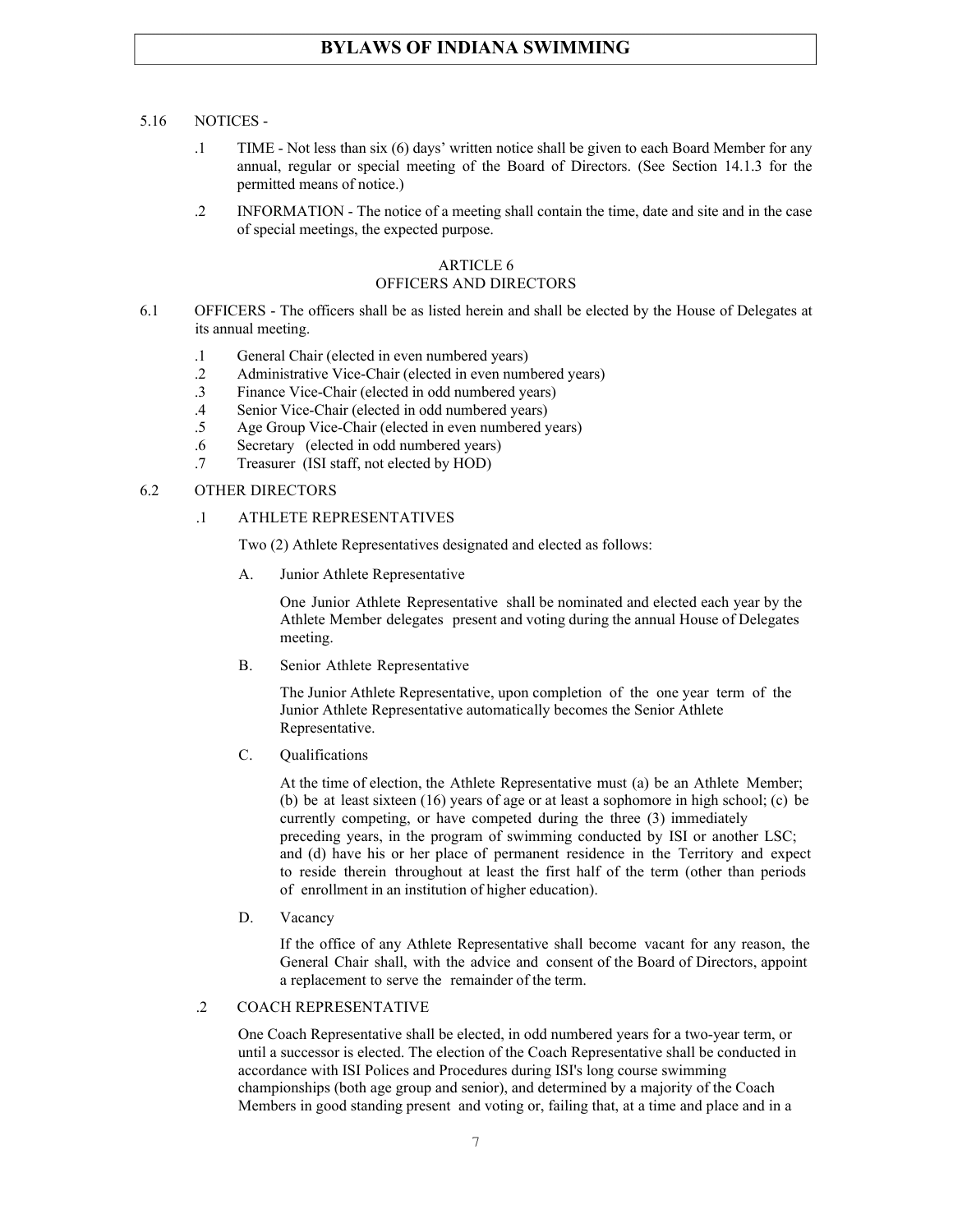manner designated by the Board of Directors.

#### .3 COMMITTEE CHAIRS/COORDINATORS/AT-LARGE BOARD MEMBERS

- A. The following committee chairs/coordinators/at-large Board members shall be elected by the House of Delegates:
	- (1) The Region Representative Committee Members
	- (2) Technical Chair (elected in odd number years)
	- (3) SafeSport Chair (elected in even number years)
- B. The following committee chairs /coordinators/ at-large Board members shall be elected as follows:
	- (1) The Officials Chair shall be elected by Officials in accordance with ISI Policies and Procedures.
	- (2) [Reserved for Future Use]
	- (3) The Athlete At-Large Board members shall be elected by the athletes at the same time and in the same manner as the Junior Athlete Representative.
- C. [Reserved for Future Use]
- 6.3 ELIGIBILITY Only Individual Members of ISI in good standing shall be eligible to hold office and must maintain their eligibility throughout their term of office.
- 6.4 DOUBLE VOTE PROHIBITED An Individual Member entitled to vote in Board of Directors meetings may only have one vote, regardless of the number of positions held by such Member.
- 6.5 OFFICES SPLIT OR COMBINED
	- .1 OFFICE HELD BY TWO PERSONS Any office other than General Chair, Finance Vice-Chair and Treasurer, may be held jointly by two Individual Members. Two individuals who are sharing an office shall share one vote.
	- .2 OFFICES COMBINED Any office other than General Chair may be combined with any other office except that the offices of Finance Vice-Chair and Treasurer may not be combined.
- 6.6 TERMS OF OFFICE
	- .1 TERM OF OFFICE Except for the athlete-at-large members, the terms of office of all members of the Board of Directors shall be two (2) years. Athlete-at-large members shall serve one (1) year terms.
	- .2 COMMENCEMENT OF TERM Each person elected or appointed to a position shall assume office upon election or appointment and shall serve until a successor is chosen.
	- .3 CONSECUTIVE TERMS LIMITATION No Individual Member who has served two successive terms shall be eligible for re-election or appointment to the same position until a lapse of one term. A portion of any term served to fill a vacancy in the position shall not be considered in the computation of this successive terms limitation.
- 6.7 DUTIES The duties of the officers and other Board Members shall be to attend and participate in all meetings of the House of Delegates and the Board of Directors and as defined in these Bylaws, the ISI Policies and Procedures, and applicable state laws.
- 6.8 RESIGNATIONS Any officer may resign by submitting a written resignation to the General Chair or the Board of Directors specifying an effective date of the resignation. In the absence of a specified effective date, any such resignation shall take effect upon the appointment or election of a successor.
- 6.9 VACANCIES AND INCAPACITIES
	- .1 OFFICE OF GENERAL CHAIR In the event of a vacancy in the office of General Chair, or of the General Chair's temporary or permanent incapacity, the Administrative Vice-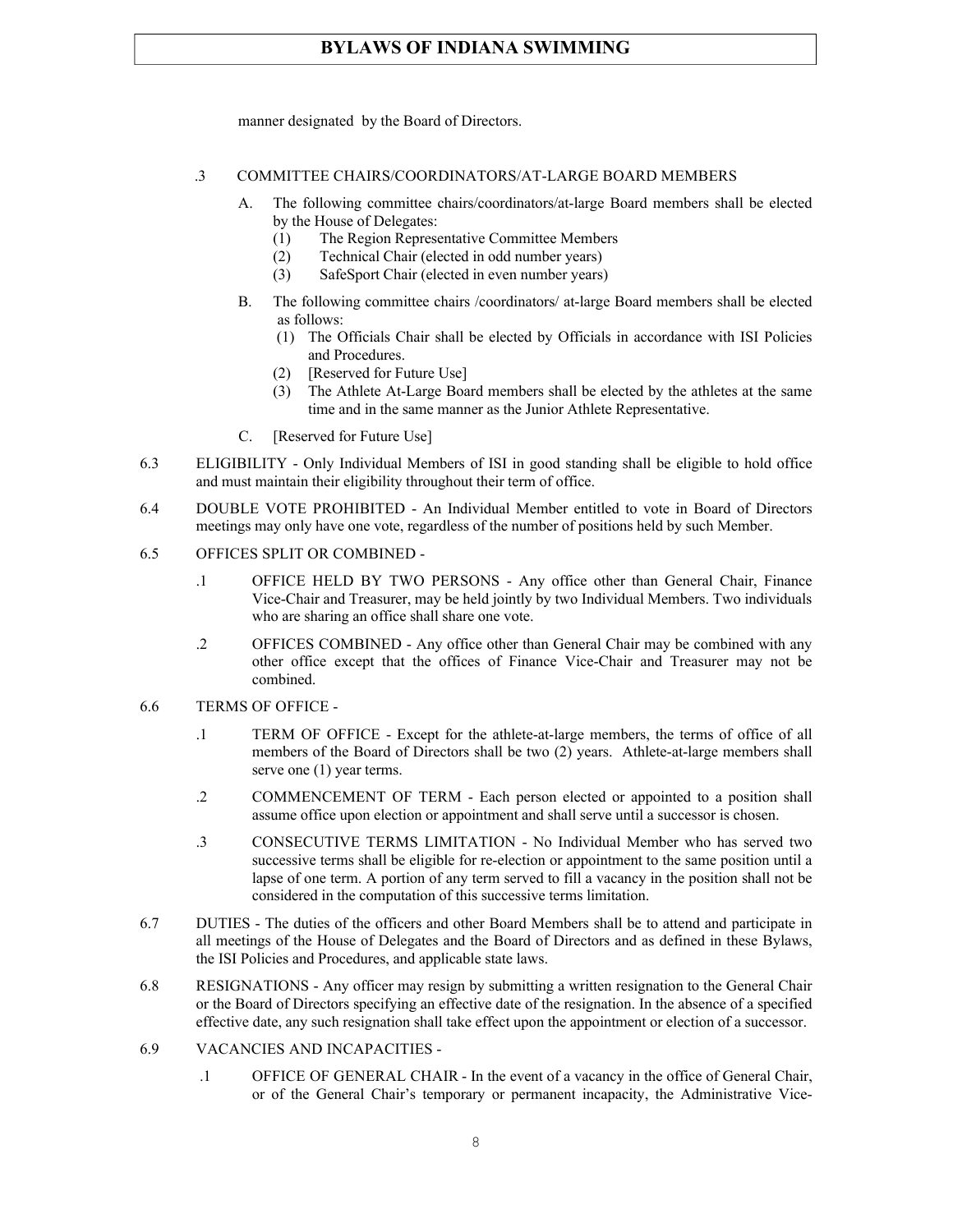Chair shall become the acting General Chair until an election can be held at the next meeting of the House of Delegates to fill the remaining term, if any, of the former General Chair, or until the General Chair ceases to suffer from any temporary incapacity. While serving as acting General Chair, the Administrative Vice-Chair shall vacate the office of Administrative Vice-Chair, except in the case of the General Chair's temporary incapacity. If the General Chair is to be absent from the Territory, the General Chair may, but is not obligated to, designate the Administrative Vice-Chair as acting General Chair for the duration of the absence.

- .2 OFFICES OF ATHLETE OR COACH REPRESENTATIVES OR ANY POSITION ELECTED - In the event of a vacancy or of the permanent incapacity of a person holding the office of Athlete Representative or Coach Representative*,* or person who has been elected, the General Chair may appoint, with the advice and consent of the Board of Directors, an eligible member to serve the remainder of the term of office or until the respective body shall elect a successor.
- .3 DETERMINATION OF VACANCY OR INCAPACITY The determination of when an office becomes vacant or an officer becomes incapacitated shall be within the discretion of the Board of Directors or the House of Delegates with the advice and consent of the electing body. The determination as to when the General Chair is temporarily incapacitated shall be made, where the circumstances permit, by the General Chair and otherwise shall be within the discretion of the Board of Directors, subject to any subsequent action by the House of Delegates.
- 6.10 REMOVAL OF DIRECTORS Directors may be removed in accordance with 4.5.9 and 5.6.10 of these Bylaws.
- 6.11 OFFICERS' POWERS GENERALLY
	- .1 AUTHORITY TO EXECUTE CONTRACTS, ETC. The General Chair, Administrative Vice-Chair and Finance Vice-Chair each may sign and execute in the name of ISI deeds, mortgages, bonds, contracts, agreements or other instruments duly authorized by the ISI Policies and Procedures, the Board of Directors or the House of Delegates, except in cases where the signing and execution thereof shall be expressly delegated by the Board of Directors to another officer or agent, expressly requires two or more signatures or is required by law to be otherwise executed. Additional signing authority may be provided by standing resolutions of the Board of Directors or the House of Delegates.
	- .2 ADDITIONAL POWERS AND DUTIES Each officer shall have other powers and perform other duties as prescribed in the ISI Policies and Procedures or by the House of Delegates, the Board of Directors, the General Chair, the respective division chair, the delegating officer, or these Bylaws.
	- .3 DELEGATION Officers of ISI may delegate any portion of their powers or duties to an individual or a committee, except that neither the Finance Vice-Chair nor the Treasurer may delegate duties to the other without the consent of the Board of Directors. In addition, the authority to sign checks, drafts, orders of withdrawal or wire transfers shall not be delegated other than by the Board of Directors. Except as otherwise provided in these Bylaws and with the consent of the Board of Directors, any officer may delegate any portion of that officer's powers or duties to the paid staff of ISI*.* A delegation of powers or duties shall not relieve the delegating officer of the ultimate responsibility to see that these duties and obligations are properly executed or fulfilled.

#### 6.12 DEPOSITORIES AND BANKING AUTHORITY -

- .1 DEPOSITORIES, ETC. All receipts, income, charges and fees of ISI shall be deposited to its credit in the banks, trust companies, other depositories or custodians, investment companies or investment management companies as the Board of Directors determines.
- .2 SIGNATURE AUTHORITY All checks, drafts or other orders for the payment or transfer of money, and all notes or other evidences of indebtedness issued in the name of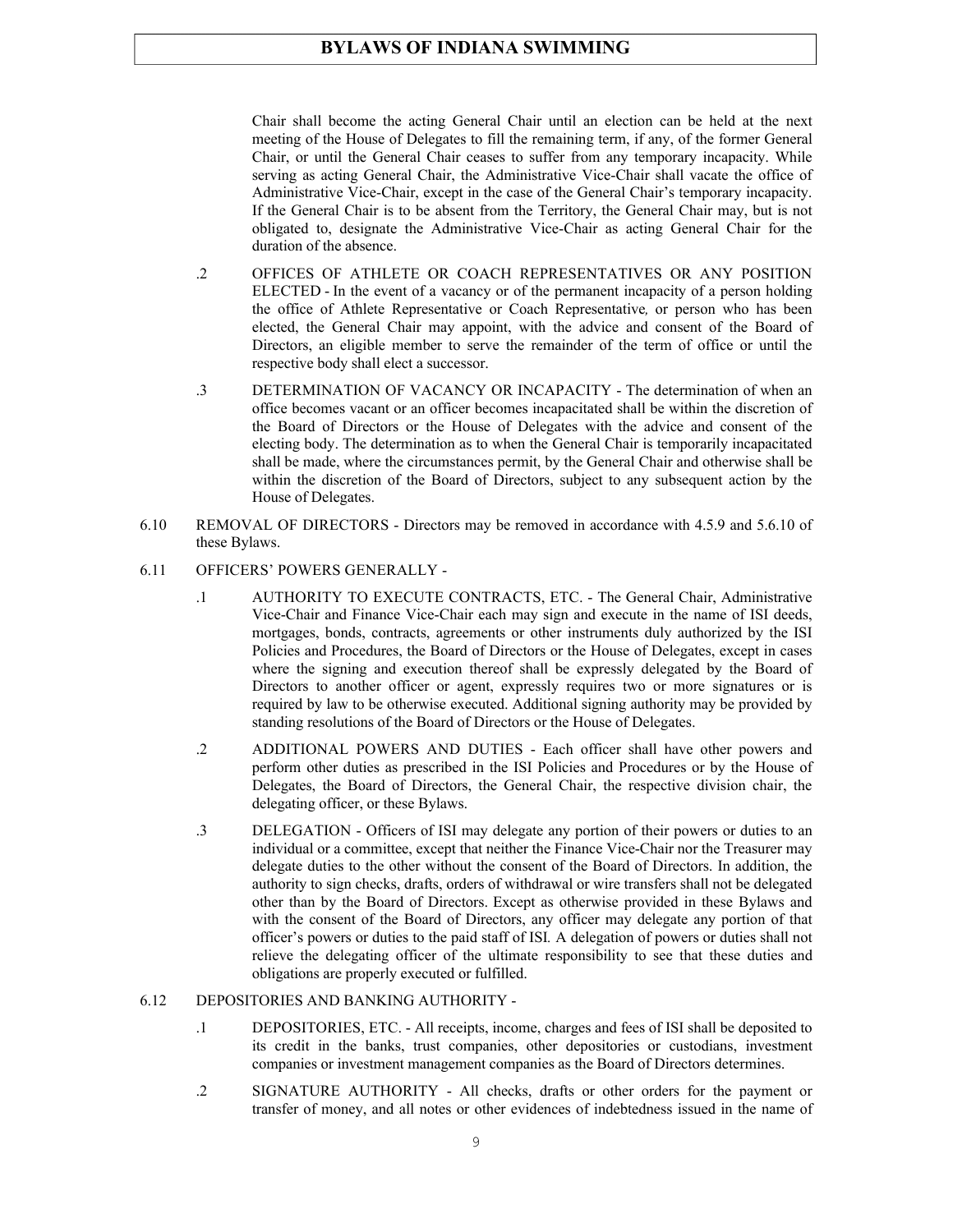ISI shall be signed by the General Chair, the Treasurer or other officer or officers or agent or agents of ISI, and in the manner, as shall be determined by the Finance Vice-Chair, the Finance Committee or the Board of Directors.

#### ARTICLE 7

#### DIVISIONS, COMMITTEES AND COORDINATORS

- 7.1 DIVISIONAL ORGANIZATION AND JURISDICTIONS, STANDING COMMITTEES AND COORDINATORS - The divisions of ISI shall each be chaired as indicated below with respective duties, jurisdiction and responsibilities described in the ISI Policies and Procedures.
	- .1 ADMINISTRATIVE DIVISION Administrative Vice-Chair
	- .2 AGE GROUP DIVISION Age Group Vice-Chair
	- .3 SENIOR DIVISION Senior Vice-Chair
	- .4 FINANCE DIVISION Finance Vice-Chair
	- .5 ATHLETES DIVISION Senior Athlete Representative
	- .6 COACHES DIVISION Coach Representative
	- .7 OFFICIALS DIVISION Officials Chair
	- .8 TECHNICAL DIVISION Technical Chair
- 7.2 ELECTED, EX OFFICIO AND APPOINTED CHAIRS AND COORDINATORS
	- .1 [Reserved for Future Use]
	- .2 [Reserved for Future Use]
	- .3 EX-OFFICIO CHAIR Certain other committee chairs are designated ex-officio by virtue of an office currently held.
	- .4 APPOINTED CHAIRS AND COORDINATORS The chairs of all other committees and all other coordinators shall be appointed by the General Chair with the advice and consent of the Board of Directors and the respective division chair. The appointed committee chair or coordinator shall assume office upon appointment or the date designated by the General Chair and shall serve until a successor is appointed and assumes office.
- 7.3 COMMITTEES In addition to the standing committees listed herein, the Board of Directors and the House of Delegates are each authorized to establish additional committees to meet programming needs. Except as otherwise provided in these Bylaws or the ISI Policies and Procedures, members of each committee shall be appointed by the General Chair with the advice and consent of the respective division chair and the chair of the committee. Athlete members of each committee shall be appointed by the General Chair with the advice of the Senior Athlete Representative. Athlete membership shall constitute at least twenty percent (20%) of the voting membership of every committee. The division chair shall be an ex-officio member, with voice and vote, of each committee within the respective division.

#### 7.4 STANDING COMMITTEES & COORDINATORS

- .1 ATHLETES COMMITTEE
	- A. CHAIR The Senior Athlete Representative or his/her designee shall be the chair of the committee.
	- B. MEMBERS *-* The Athletes Committee shall consist of the Athlete Representatives, the Athlete At-Large Board members, additionally, the Senior Athlete Representative may appoint with the advice and consent of the Committee up to three (3) Athlete Members with one  $(1)$  year terms from time of appointment.
	- C. DUTIES The Athletes' Committee shall have general charge of the business and affairs of the Athletes of ISI, and shall undertake such activities (a) delegated to it by the Board of Directors or the General Chair or (b) undertaken by the Committee as being in the best interests of the Athlete Members, ISI, USA Swimming and the sport of swimming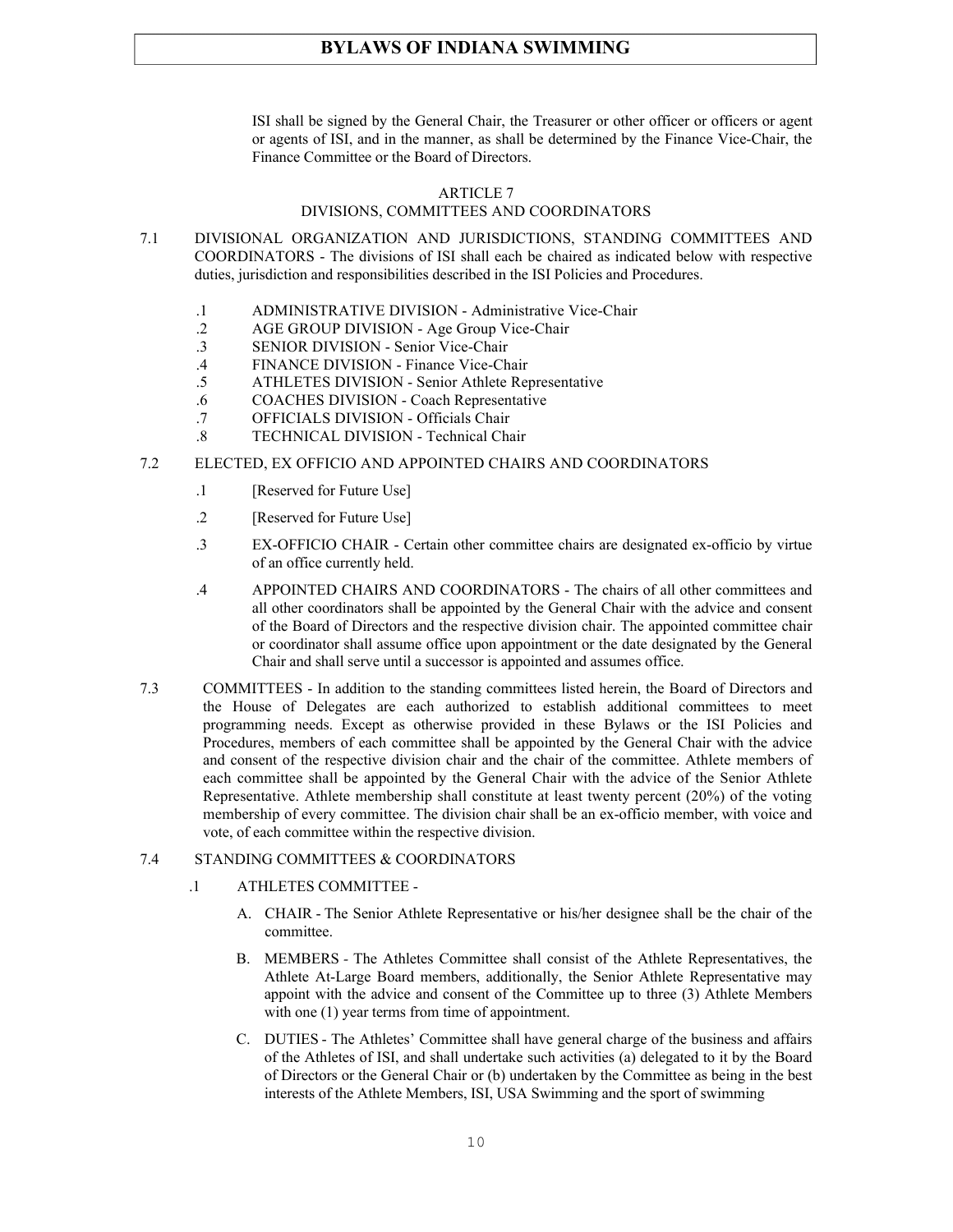#### .2 FINANCE COMMITTEE -

- A. CHAIR The chair shall be the Finance Vice-Chair.
- B. MEMBERS The members of the Finance Committee shall be the Finance Vice-Chair, General Chair, Administrative Vice-Chair, Senior Vice Chair, Coach Representative, the Treasurer, and a sufficient number of athletes so as to constitute at least twenty percent (20%) of the voting membership of the Committee.
- C. DUTIES
	- (1) To develop, establish where so authorized, or recommend to the Board of Directors, and supervise the execution of policy regarding the investment of ISI's working capital, funded reserves and endowment funds, within the guidelines, if any, established by the Board of Directors or the House of Delegates. The Finance Committee shall also regularly review ISI's equipment needs (both operational and office) and the various methods available to finance the acquisition of any needed equipment and make a determination and recommendation of the best financing method.
	- (2) To conduct a review or audit or recommend an independent auditor to conduct the required annual review or audit of the books of ISI. If conducted internally, a minimum of three (3) committee members with a sufficient number of athletes to constitute at least 20% of the voting membership, must conduct the review or audit. The Treasurer cannot be a member of the group performing the audit, but can be present to provide clarification, information and answer questions.
	- (3) To submit the review or audit and other reports and make recommendations to the Board of Directors with regard thereto.
	- (4) To consult with the officers, committee chairs and coordinators and prepare and present a proposed budget for consideration and approval by the Board of Directors and the House of Delegates. The officers, committee chairs and coordinators shall provide promptly such financial information (current and projected) and budget proposals as the Finance Committee may request. The proposed budget may contain alternatives.
	- (5) To complete and submit any state and local reports and filings.
- .3 GOVERNANCE COMMITTEE
	- A. CHAIR The chair shall be elected annually by the Governance Committee from among its own members.
	- B. MEMBERS -

The Governance Committee members shall be appointed by the General Chair with advice and consent of the Board of Directors. The Committee shall be comprised of not fewer than five (5) individuals with a sufficient number of athletes so as to constitute at least twenty percent (20%) of the voting membership of the Committee. Each member shall serve a three  $(3)$  year term, staggered so that approximately one-third  $(1/3)$  of such members are appointed each year. No more than one-half (1/2) of the Governance Committee members shall be members of the ISI Board of Directors at any given time. After completion of two consecutive terms, members are not eligible for re-appointment to the Governance Committee until after a lapse of two years. A portion of any term served to fill a vacancy in the position shall not be considered in the computation of the successive term limitation. In no case shall the General Chair serve on the Governance **Committee** 

QUORUM - When making nominations, a quorum for any meeting of the Governance Committee shall consist of a majority of its voting members. For all other meetings, a quorum shall consist of those members present and voting.

C. DUTIES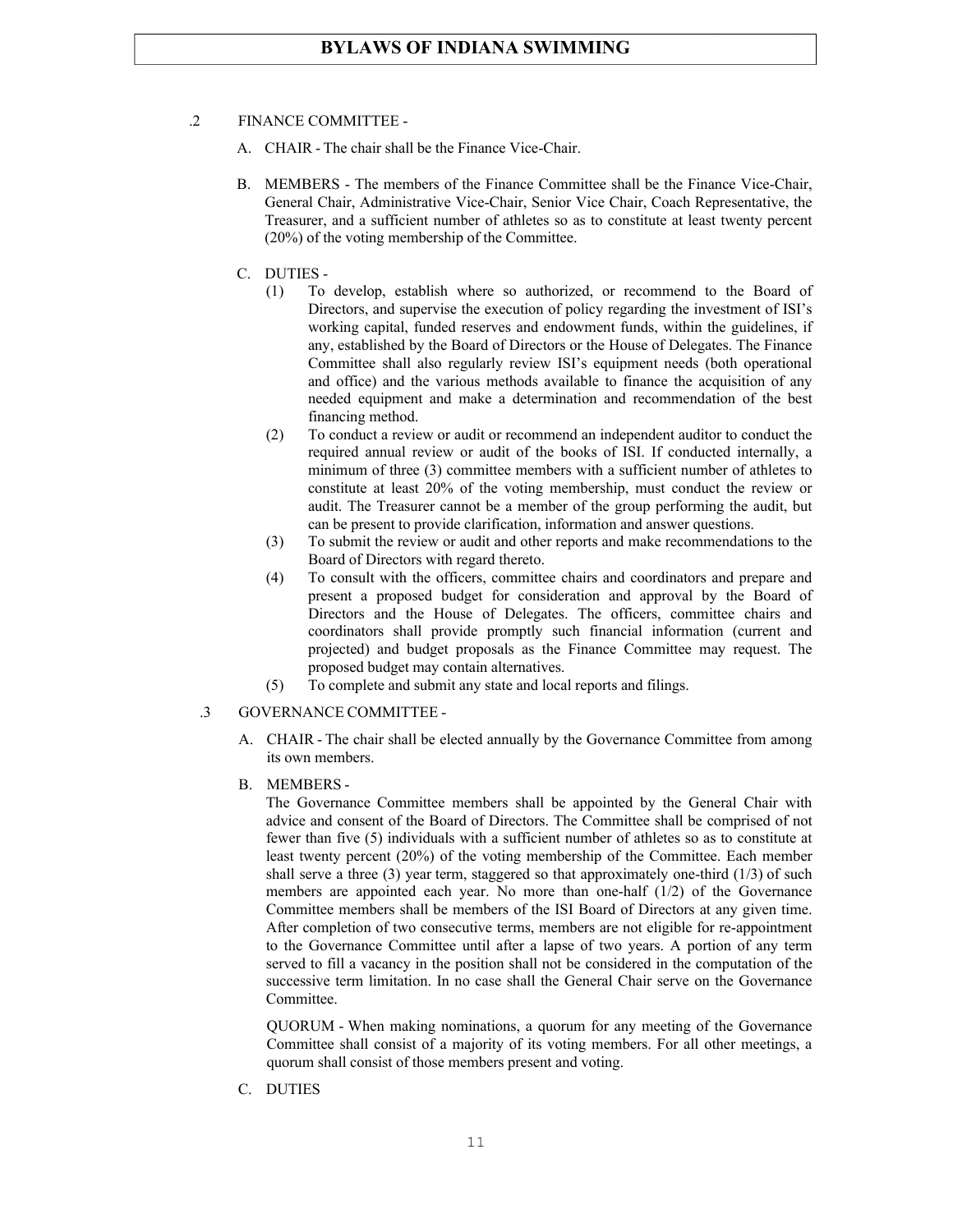- (1) To assist in periodic evaluation of the mission and vision statements and the Bylaws of ISI;
- (2) To aid in the development of operating policies regarding conflict of interest (Board and staff), document retention, ethics, whistle-blower, procurement, contract review, grievance and other employment-related practices, etc.;
- (3) To aid in the development of personnel practices procedure including job descriptions and annual review of staff;
- (4) To ensure that the Board's focus remains on the strategic plan;
- (5) To aid in the development of expectations and processes for accountability of Board members;
- (6) To develop criteria for the qualities and required characteristics of Board officers;
- (7) To lead Board succession planning by assessing current and anticipated needs for Board composition and identifying and recruiting potential Board members;
- (8) To nominate Board members, Administrative Review Board members, and other coordinator or chair positions to be elected by the House of Delegates consistent with the matrix of skills, demographics, and talents needed;
- (9) To publish the slate of candidates to the ISI membership at least twenty (20) days prior to the election. Additional nominations may be made from the floor of the House of Delegates by voting members of the House of Delegates;
- (10) To design and implement Board orientation and an ongoing program of Board education and development; and
- (11) To lead periodic assessment of the Board's performance (as a whole and of individual members) and make recommendations to enhance Board effectiveness.

.4 OPERATIONAL RISK COORDINATOR – The Operation Risk Coordinator position will be assigned to staff with duties outlined in the ISI Policies & Procedures.

- .5 [Reserved for Future Use]
- 7.5 DUTIES OF CHAIRS AND COORDINATORS GENERALLY The duties of the General Chair, the division chairs, committee chairs, and coordinators (in addition to those provided elsewhere in these Bylaws) shall be as follows:
	- .1 Preside at all meetings of the respective division, committee or subcommittee;
	- .2 See that all duties and responsibilities of the coordinator or the respective division, committee or sub-committee in his or her charge are properly and promptly carried out;
	- .3 Appoint such committees or sub-committees as may be necessary to fulfill the duties and responsibilities of the coordinator or division or committee, respectively;
	- .4 Communicate with the General Chair, respective division, coordinator, committee or subcommittee members and the Secretary to keep them fully informed;
	- .5 Appoint a member as secretary of the committee or subcommittee charged with taking minutes of each meeting and forward reports or minutes of all meetings to the Secretary; and
	- .6 Perform the other specific duties listed in ISI's Policies and Procedures or as may be delegated by the General Chair, the respective division chair or committee chair, the Board of Directors or the House of Delegates.
- 7.6 DUTIES OF COMMITTEES GENERALLY Except as otherwise provided in these Bylaws, the duties of the committees shall be prescribed by the ISI Policies and Procedures.
- 7.7 REGULAR AND SPECIAL MEETINGS Regular and special meetings of committees or subcommittees of ISI shall be held as determined by the respective Vice-chairs or committee or subcommittee chair.
- 7.8 OPEN MEETING/CLOSED SESSIONS Meetings of committees and sub-committees, other than a Personnel Committee meeting, shall be open to all members of ISI. Matters relating to personnel, disciplinary action, legal, taxation and similar affairs shall be deliberated and decided in a closed session which only the respective members are entitled to attend. By a majority vote, a committee or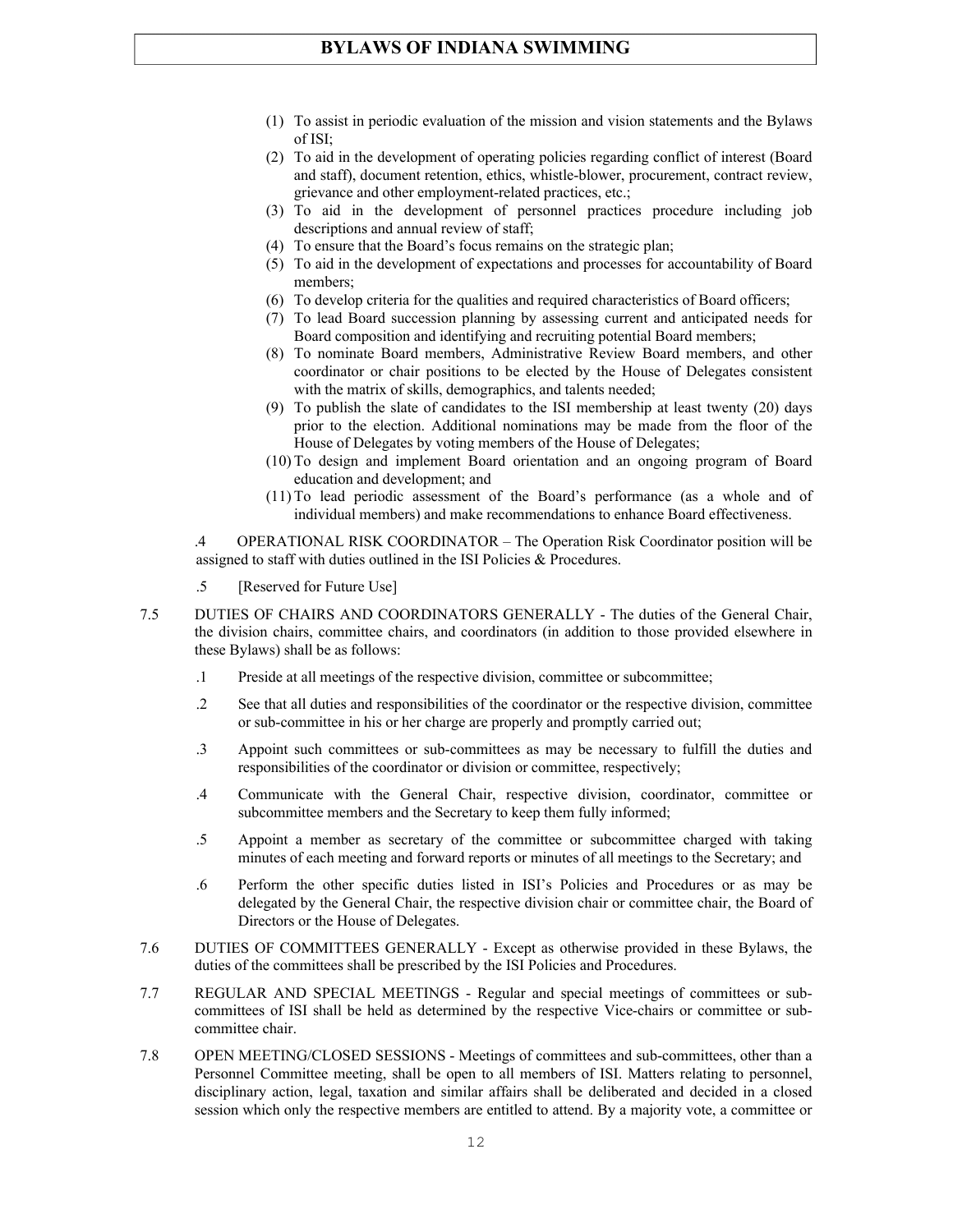sub-committee may decide to go into closed session on any matter deserving of confidential treatment or of personal concern to any member of the committee or sub-committee.

- 7.9 VOICE AND VOTING RIGHTS OF COMMITTEE MEMBERS Each Committee member shall have both voice and vote in their respective meetings.
- 7.10 ACTION BY WRITTEN CONSENT Any action required or permitted to be taken at any meeting of a committee may be taken without a meeting if all the committee members entitled to vote consent to the action in writing and the written consents are filed with the records of the meetings. These consents shall be treated for all purposes as a vote taken at a meeting.
- 7.11 PARTICIPATION THROUGH COMMUNICATIONS EQUIPMENT Members of any committee may participate in a meeting of the committee or through conference equipment by means of which all persons participating in the meeting can hear each other at the same time. Participation by such means shall constitute presence at a meeting.
- 7.12 QUORUM Except as otherwise provided in these Bylaws or in the resolution or other action establishing a committee, a quorum of any committee shall consist of those members present.
- 7.13 VOTING Except as otherwise provided in these Bylaws or the Parliamentary Authority, all motions, orders and other propositions coming before a committee shall be determined by a majority vote.
- 7.14 PROXY VOTE Voting by proxy in any meeting of a committee shall not be permitted.
- 7.15 NOTICES
	- .1 TIME Except as otherwise provided in these Bylaws or the resolution or other action establishing a committee, not less than six (6) days' written notice shall be given for any meeting of a committee.
	- .2 INFORMATION The notice of a meeting shall contain the time, date, and site.
- 7.16 RESIGNATIONS Any committee chair or member or coordinator may resign by submitting a written resignation to the General Chair or the Board of Directors specifying an effective date of the resignation. If such date is not specified, the resignation shall take effect upon the appointment of a successor.
- 7.17 VACANCIES The determination of when the position of an appointed committee chair, committee member or a coordinator becomes vacant or the person becomes incapacitated, if not made by the person, shall be within the discretion of the Board of Directors. In the event of a vacancy or permanent incapacity, the General Chair, with the advice and consent of the Board of Directors and the respective division chair, shall appoint a successor to serve until the conclusion of the incumbent's term. A temporary incapacity may be left unfilled at the discretion of the General Chair or an appointment may be made for the duration of the temporary incapacity.
- 7.18 DELEGATION With the consent of the Board of Directors or the respective division chair, a committee chair or a coordinator may delegate a portion of their powers or duties to another officer of ISI, or to another committee, subcommittee, or coordinator, or with the consent of the Board of Directors and the Personnel Committee, to the paid staff of ISI. Notwithstanding any delegation, the ultimate responsibility for the delegated duties and obligations shall remain with the delegator.
- 7.19 APPLICATION TO COMMITTEES AND ADMINISTRATIVE REVIEW BOARD Sections 7.5 through 7.18 shall apply to all committees, unless otherwise provided in these Bylaws, in the resolution creating the committee or in the ISI Policies and Procedures. These provisions shall also apply to Administrative Review Board meetings but shall not apply to its hearings or deliberations.

#### ARTICLE 8

#### ANNUAL AUDIT, REPORTS AND REMITTANCES

ISI shall submit any reports and remittances required by the USA Swimming Corporate Bylaws, by the USA Swimming Board of Directors, the President/CEO of USA Swimming or by any agreement between ISI and USA Swimming. Reports required to be submitted to USA Swimming by ISI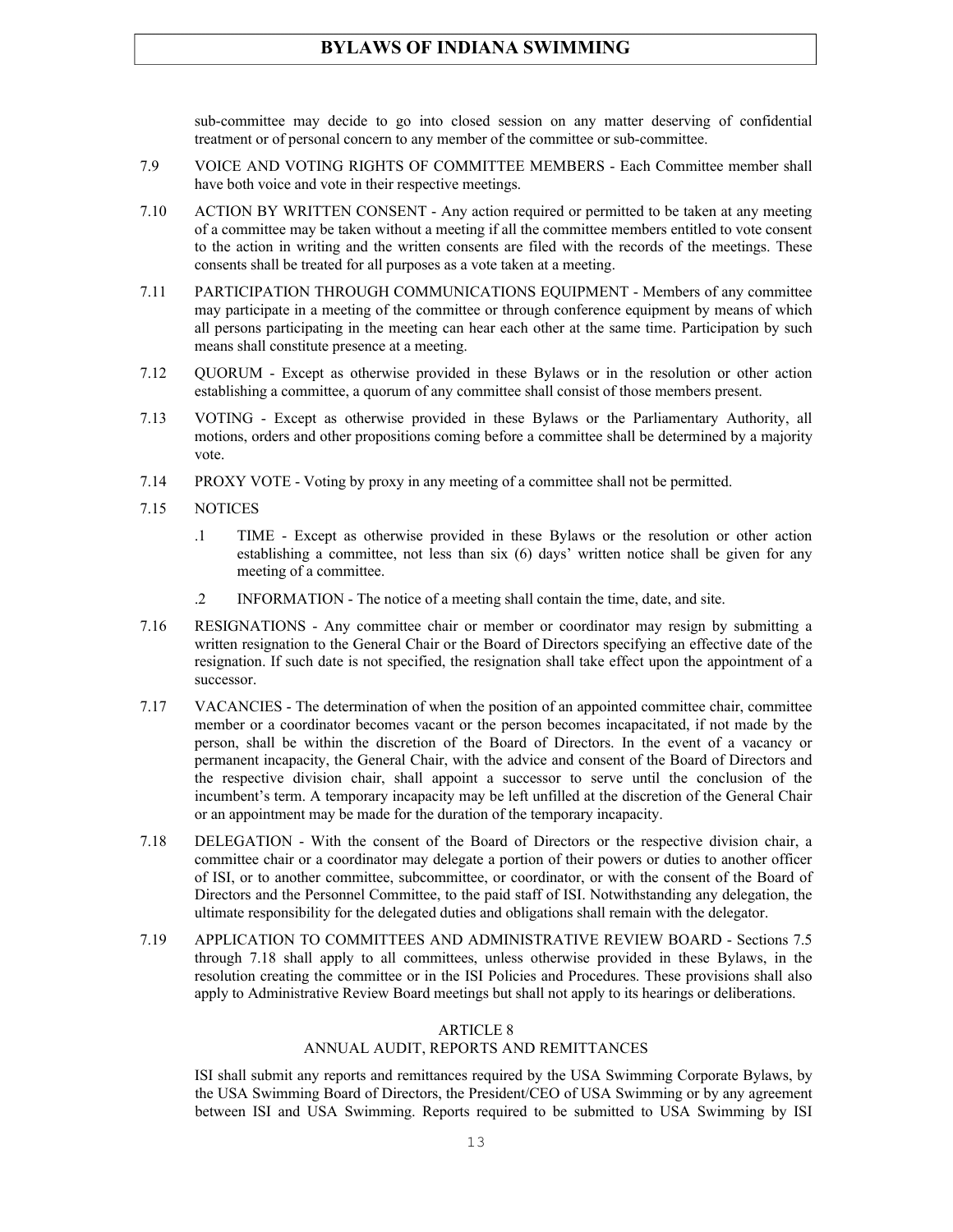include annual financial and federal tax reports and the annual audit or review.

#### ARTICLE 9

#### ORGANIZATION, AMENDMENT OF BYLAWS AND DISSOLUTION

- 9.1 NON-PROFIT AND CHARITABLE PURPOSES ISI is organized exclusively for charitable and educational purposes and for the purpose of fostering national or international amateur sports competition within the meaning of section  $501(c)(3)$  of the IRS Code. Notwithstanding any other provision of these Bylaws, ISI shall not, except to an insubstantial degree, (1) engage in any activities or exercise any powers that are not in furtherance of the purposes and objectives of ISI or (2) engage in any activities not permitted to be carried on by: (A) a corporation exempt from federal income tax under such section  $501(c)(3)$  of the IRS Code or (B) a corporation to which contributions, gifts and bequests are deductible under sections  $170(c)(2)$ ,  $2055(a)(2)$  and  $2522(a)(2)$  of the IRS Code.
- 9.2 DEDICATION OF ASSETS, ETC. The revenues, properties and assets of ISI are irrevocably dedicated to the purposes set forth in Sections 1.2 and 9.1 of these Bylaws. No part of the net earnings, properties or assets of ISI shall inure to the benefit of any private person or any member, officer or director of ISI.
- 9.3 AMENDMENTS Any provision of these Bylaws not mandated by USA Swimming may be amended at any meeting of the ISI House of Delegates by a two-thirds (2/3) vote of the members present and voting. Amendments so approved shall not take effect until reviewed and approved by the USA Swimming Rules and Regulations Committee. Changes to Required LSC Bylaws shall be effective on the date established in the amending USA Swimming legislation.
- 9.4 DISSOLUTION ISI may be dissolved only upon a two-thirds (2/3) vote of all the voting members of the House of Delegates. Upon dissolution, the net assets of ISI shall not inure to the benefit of any private individual, unincorporated organization or corporation, including any member, officer or director of ISI, but shall be distributed to USA Swimming, to be used exclusively for educational or charitable purposes. If USA Swimming, is not then in existence, or is not then a corporation which is exempt under section  $501(c)(3)$  of the IRS Code and to which contributions, bequests and gifts are deductible under sections  $170(c)(2)$ ,  $2055(a)(2)$  and  $2522(a)(2)$  of the IRS Code, the net assets of ISI shall be distributed to a corporation or other organization meeting those criteria and designated by the House of Delegates at the time of dissolution, to be used exclusively for educational or charitable purposes.

## ARTICLE 10

## INDEMNIFICATION

- 10.1 INDEMNITY ISI shall indemnify, protect and defend, in the manner and to the full extent permitted by law, any Indemnified Person in respect of any threatened, pending or completed action, suit or proceeding, whether or not by or in the right of ISI, and whether civil, criminal, administrative, investigative or otherwise, by reason of the fact that the Indemnified Person bears or bore one or more of the relationships to ISI specified in Section 10.3 and was acting or failing to act in one or more of those capacities or reasonably believed that to be the case. Where specifically required by law, this indemnification shall be made only as authorized in the specific case upon a determination, in the manner provided by law, that indemnification of the Indemnified Person is proper in the circumstances. ISI may, to the full extent permitted by law, purchase additional insurance to that provided by USA Swimming, and maintain insurance on behalf of any Indemnified Person against any liability that could be asserted against the Indemnified Person.
- 10.2 EXCLUSION The indemnification provided by this Article 10, shall not apply to any Indemnified Party whose otherwise indemnified conduct is finally determined to have been in bad faith, selfdealing, gross negligence, wanton and willful disregard of applicable laws, rules and regulations, of the USA Swimming Rules and Regulations, of the USA Swimming Code of Conduct or these Bylaws or who is convicted of a crime (including felony, misdemeanor and lesser crimes) involving sexual misconduct, child abuse, violation of a law specifically designed to protect minors or similar offenses, or who is found by the Zone Board of Review, the National Board of Review, or the U.S. Center for SafeSport to have committed actions which would be the basis for such a conviction and,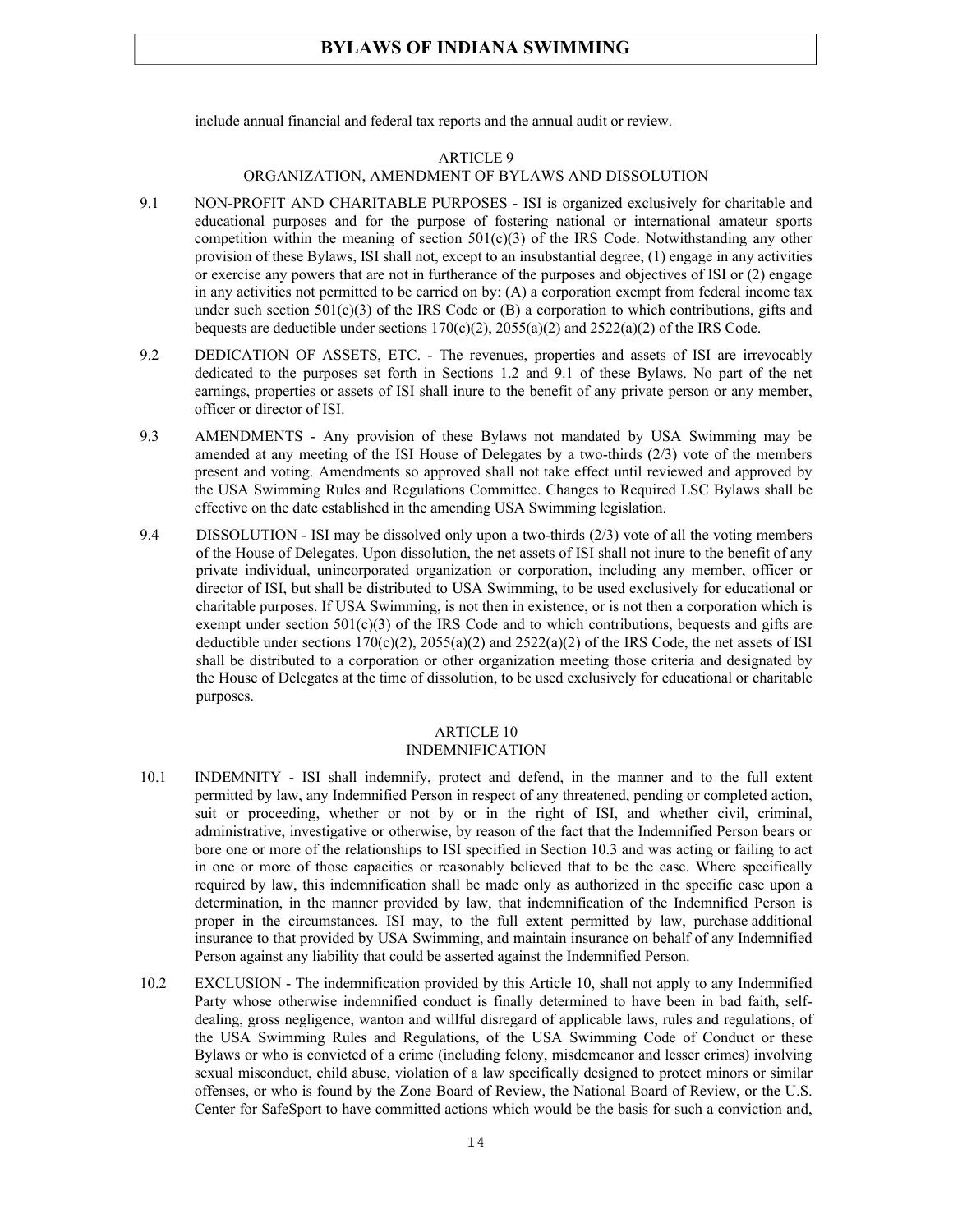in each case, the otherwise indemnifiable conduct (or failure to act) was, or was directly related to, the predicate acts of the conviction or finding.

- 10.3 INDEMNIFIED PERSONS As used in this Article 10, "Indemnified Person" shall mean any person who is or was a Board Member, Administrative Review Board member, Group Member Representative, officer, official, coach, committee chair or member, coordinator, volunteer, employee or agent of ISI, or is or was serving at the direct request of ISI as a director, officer, Group Member Representative, meet director, official, coach, committee chair or member, coordinator, volunteer, employee or agent of another person or entity involved with the sport of swimming.
- 10.4 EXTENT OF INDEMNITY To the full extent permitted by law, the indemnification provided in this Article shall include expenses (including attorneys' fees, disbursements and expenses), judgments, fines, penalties and amounts paid in settlement, and, except as limited by applicable laws, these expenses shall be paid by ISI in advance of the final disposition of such action, suit or proceeding. If doubt exists as to the applicability of an exclusion to ISI's obligation to indemnify, ISI may require an undertaking from the Indemnified Person obliging him to repay such sums if it is subsequently determined that an exclusion is applicable. In the case of any person engaged in the sport of swimming for compensation or other gain, if ISI determines that there is reasonable doubt as to such person's ability to make any repayment, ISI shall not be obligated to make any payments in advance of the final determination. This indemnification shall not be deemed to limit the right of ISI to indemnify any other person for any such expenses to the full extent permitted by law, nor shall it be deemed exclusive of any other rights to which any Indemnified Person may be entitled under any agreement, vote of members or disinterested directors or otherwise, both as to action in an official capacity and as to action in another capacity while holding such office.
- 10.5 SUCCESSORS, ETC. The indemnification provided by this Article shall continue as to an Indemnified Person who has died or been determined to be legally incompetent and shall apply for the benefit of the successors, guardians, conservators, heirs, executors, administrators and trustees of the Indemnified Person.

## ARTICLE 11

#### PARLIAMENTARY AUTHORITY

ROBERT'S RULES - Robert's Rules of Order Newly Revised shall govern ISI and any of its constituent or component parts, committees, etc., in the conduct of meetings in all cases to which they apply and in which they are not inconsistent with these Bylaws and any special rules of order ISI, the House of Delegates, the Board of Directors or its divisions, committees, etc., may adopt.

#### ARTICLE 12 MISCELLANEOUS

- 12.1 EFFECT OF STATE LAW CHANGES (SEVERABILITY) If any portion of these Bylaws shall be determined by a final judicial decision to be, or as a result of a change in the law of the State of Indiana become, illegal, invalid or unenforceable, the remainder of these Bylaws shall continue in full force and effect.
- 12.2 FISCAL YEAR The fiscal year of ISI shall end on the last day of August.
- 12.3 TAX STATUS; INTERPRETATION OF BYLAWS It is intended that ISI shall have and continue to have the status of an organization which is exempt from federal income taxation under section 501(c)(3) of the IRS Code and to which contributions, bequests and gifts are deductible for federal income, estate and gift tax purposes under sections  $170(c)(2)$ ,  $2055(a)(2)$  and  $2522(a)(2)$  of the IRS Code, respectively. Similarly, it is intended that ISI shall have that or similar status under the applicable state and local laws as will exempt it from taxation to the maximum extent possible to the extent not contrary to applicable federal requirements. These Bylaws shall be interpreted accordingly.

#### ARTICLE 13

#### ADMINISTRATIVE REVIEW BOARD

13.1 INTRODUCTION - USA Swimming was organized as the National Governing Body for the sport of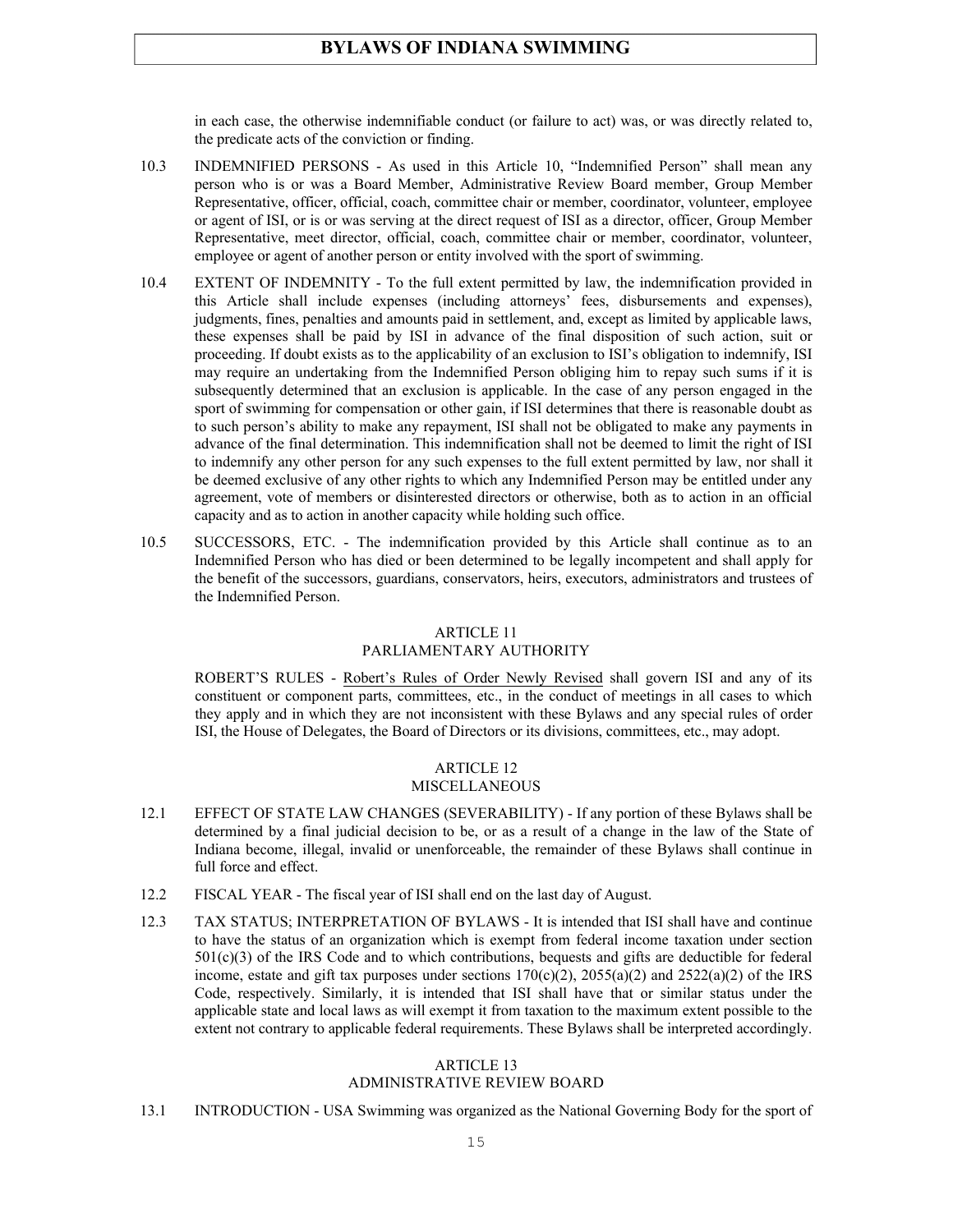swimming under the Amateur Sports Act of 1978, as amended by the Ted Stevens Olympic and Amateur Sports Act of 1998, both federal laws. These laws require USA Swimming to establish and maintain provisions for the swift and equitable resolution of all disputes involving any of its members. This Article, together with Section 602.2 and Part Four of the USA Swimming Rules and Regulations, are intended to provide a mechanism for resolving in an orderly and fair way all manner and kinds of disputes that may arise among its members in connection with the sport of swimming. Accordingly, ISI has established the Administrative Review Board to hear complaints and appeals regarding administrative matters within ISI which do not rise to the level of Code of Conduct violations and are not appeals of sanction decisions. The Administrative Review Board shall have no jurisdiction to hear complaints regarding conduct that may violate the USA Swimming Code of Conduct or otherwise violate the policies, procedures, rules and regulations adopted by USA Swimming, or conduct that may bring USA Swimming, ISI or the sport of swimming into disrepute. This Article, together with Part Four of the USA Swimming Rules and Regulations, is intended to provide a fair hearing before a group of independent and impartial people. This Article and Part Four of the Rules shall be construed accordingly.

#### 13.2 ADMINISTRATIVE REVIEW BOARD ORGANIZATION -

- .1 Establishment The Administrative Review Board of ISI shall be independent and impartial.
- .2 Members The Administrative Review Board shall have at least three (3) regular members, with a sufficient number of athlete members to constitute at least 20% of the voting membership. At least three members of the Administrative Review Board shall hear each case, with a sufficient number of athlete members to constitute at least twenty percent (20%) of its membership. No hearing shall proceed without the required athlete representation. The House of Delegates may increase the number of regular or alternate members by resolution but subsequent to the adoption of these Bylaws may only decrease the number of regular or alternate members upon the expiration of the term of office of any incumbent members.
- .3 Election; Term of Office; Eligibility
	- A. Election The House of Delegates shall biennially elect regular and alternate members of the Administrative Review Board:
	- B. Term of Office The term of office shall be two (2) years. Each member and alternate member shall assume office upon election and shall serve until a successor takes office.
	- C. Eligibility Each regular and alternate member of the Administrative Review Board shall be an Individual Member of ISI and USA Swimming. In no case shall members of the Board of Directors serve on the Administrative Review Board.
- .4 Chair Elected by Board; Other Officers The Chair of the Administrative Review Board (the "Chair") who must be a regular member, shall be elected biennially by a majority vote of the regular members of the Administrative Review Board. The Chair shall biennially appoint a Vice-Chair and a Secretary of the Administrative Review Board, each of whom must be regular members.
- .5 Meetings The Administrative Review Board shall meet for administrative purposes as necessary, to elect the Chair, to adopt rules and procedures and to conduct other business as may be helpful or necessary to achieve the purposes of the Administrative Review Board and efficiently exercise its duties and powers. Other meetings may be called by the Chair or any two regular members. When meeting for administrative purposes, Section 7.19 shall apply to the Administrative Review Board.
- .6 Participation Through Communications Equipment Members of the Administrative Review Board may participate in a meeting or hearing of the Administrative Review Board, and any hearing may be conducted, in whole or in part, through conference telephone or similar equipment by means of which all persons participating in the meeting can hear each other at the same time. Participation by these means shall constitute presence in person at such a meeting or hearing.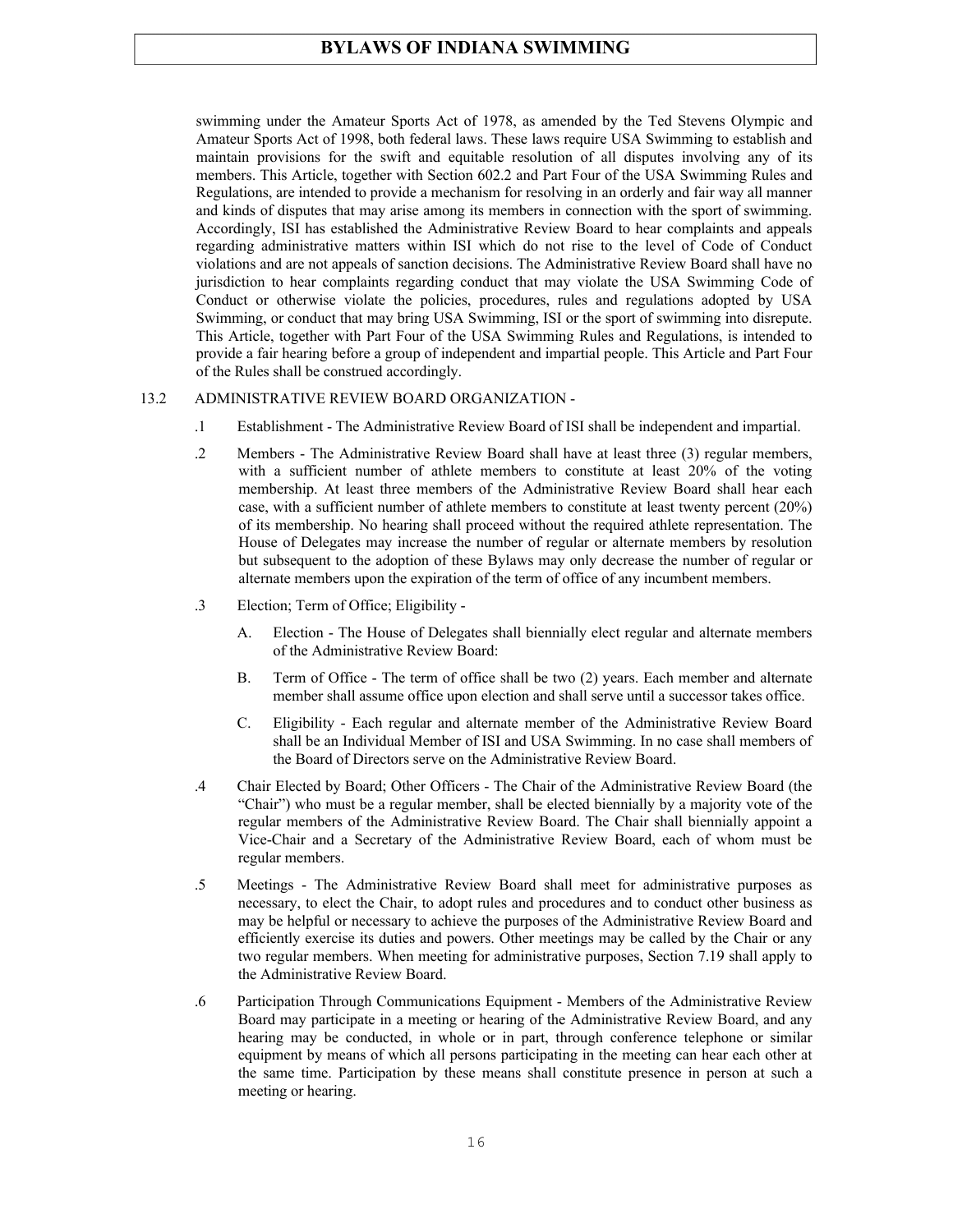- .7 Quorum A quorum for any administrative meeting of the Administrative Review Board shall be fifty percent (50%) of its regular members.
- .8 Resignations Any regular or alternate member of the Administrative Review Board may resign by submitting a written resignation to the Chair, the General Chair or the Board of Directors specifying an effective date of the resignation. In the absence of a specified effective date, any such resignation shall take effect upon the appointment or election of a successor.
- .9 Determination of Vacancy or Incapacity The determination of when an office becomes vacant or an officer becomes incapacitated shall be in accordance with 6.9.
- .10 Substitutions for Member In the event that a regular member of the Administrative Review Board is unable or unwilling to promptly act for any reason, recuses herself or himself or is disqualified in any particular circumstance, the Chair (or, if the person so unable or unwilling to act or recused or disqualified is the Chair, the Vice-Chair; or failing that, the General Chair) shall appoint an alternate member to act in the regular member's place in respect of that circumstance.
- 13.3 GENERAL
	- .1 Administrative Powers The Administrative Review Board shall have the powers and the duty to:
		- A. administer and conduct the affairs and achieve the purposes of the Administrative Review Board,
		- B. establish policies, procedures and guidelines,
		- C. elect the Chair,
		- D. call regular or special meetings of the Administrative Review Board,
		- E. retain attorneys, agents and independent contractors and employ those persons which the Administrative Review Board may determine are appropriate, necessary or helpful in the administration and conduct of its affairs, and
		- F. take such action as may otherwise be appropriate, necessary or helpful in the administration and conduct of its affairs, the achievement of its purposes and the efficient exercise of its duties and powers.
	- .2 Rule Making Powers The Administrative Review Board shall have the power and the duty to promulgate reasonable rules and procedures consistent with the corporation laws of ISI with respect to any matter within its jurisdiction or appropriate, necessary or helpful in the administration and conduct of its affairs. Such rules and procedures shall have the same force and effect as if they had been adopted as part of these Bylaws.
	- .3 Exercise of Powers and Decisions Except for authority and power granted to the Chair, the exercise of the authority and powers of the Administrative Review Board and the decision of matters which are the subject of a hearing shall be decided by a majority vote of the Administrative Review Board. The views of any dissenters shall be included in the record of the proceeding if requested by the dissenters. The exercise of the Administrative Review Board's authority and power shall be solely in its discretion and the interests of justice and the sport of swimming.
	- .4 Timeliness of Petition The Administrative Review Board need not exercise its jurisdiction with respect to a complaint the subject matter of which occurred, or concerns or is founded on events which occurred, more than ninety (90) days prior to the date the complaint is received. A determination not to exercise its jurisdiction as a result of the untimeliness of a complaint may be made by the Chair alone and may be the subject of a request for rehearing and, thereafter, appeal to the Zone Board of Review pursuant to Part Four of the USA Swimming Rules and Regulations.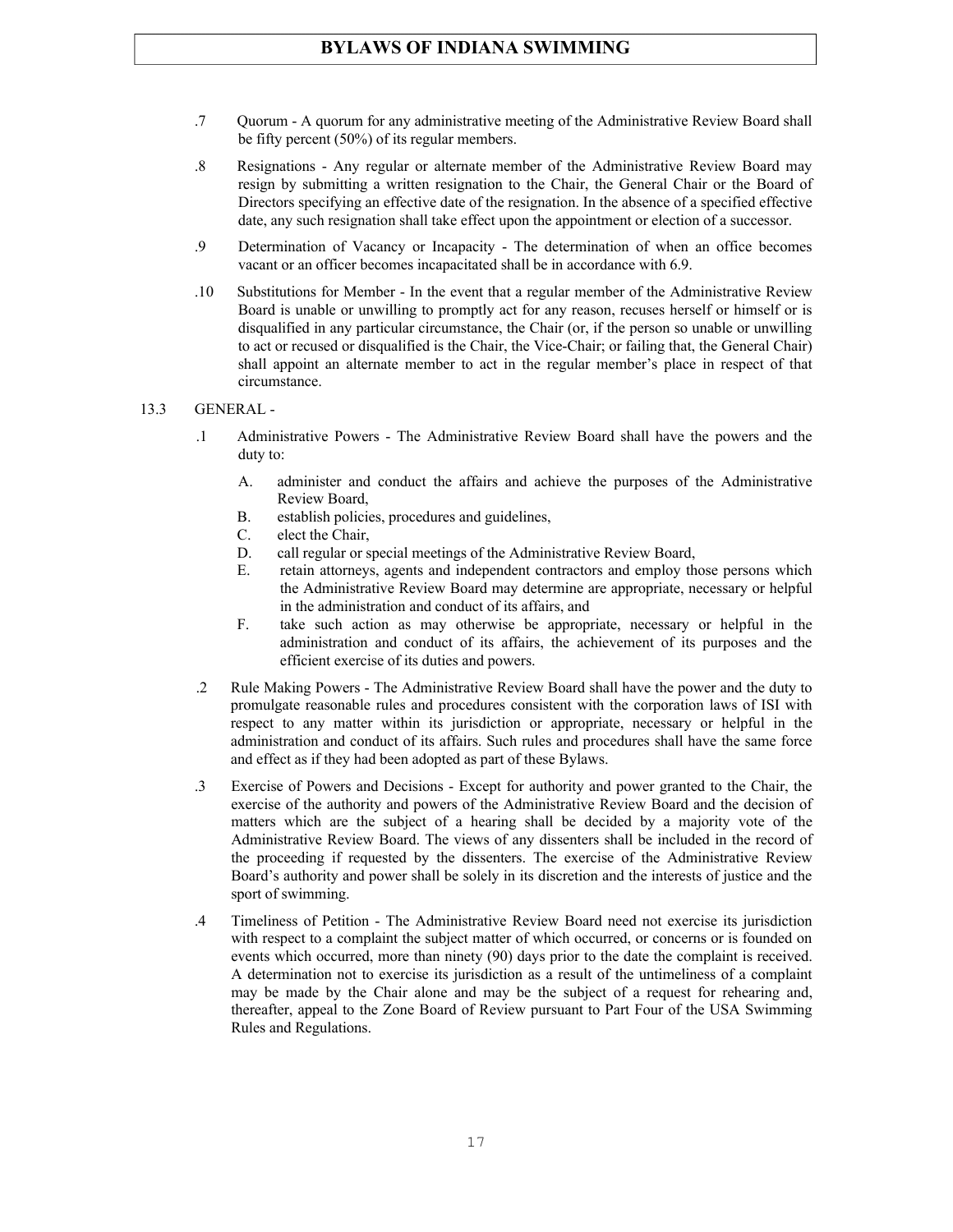#### ARTICLE 14 CONVENTIONS AND DEFINITIONS

#### 14.1 CONVENTIONS -

- .1 TERMS GENERALLY Whenever the context may require, any pronoun or official title shall include the corresponding masculine, feminine and neuter forms. The words "include", "includes" and "including" shall be deemed to be followed by the phrase "without limitation". The singular shall include the plural and the plural shall include the singular as the context may require. Where the context permits, the term "or" shall be interpreted as though it were "and/or". Captions have been used for convenience only and shall not be used in interpreting the Bylaws.
- .2 CAPITALIZED TITLES Capitalized titles, such as Secretary or Treasurer, when appearing alone shall refer to ISI positions and not to USA Swimming or another organization.
- .3 NOTICE DEEMED GIVEN; LAST KNOWN ADDRESS
	- A. Notice by Mail Notice given and other writings delivered by first class mail, postage prepaid, and addressed to the last known address shall be deemed given or delivered upon the postmark date for all purposes under these Bylaws.
	- B. Notice by Email Notice given and writings delivered by electronic mail to the last known email address shall be deemed given or delivered for all purposes under these Bylaws.
	- C. Last Known Mail or Email Address For all purposes under these Bylaws, the last known mail or email address of a member of ISI shall be the mail or email address on file with ISI or in SWIMS.
- .4 TIME PERIOD CONVENTION In computing time periods established by these Bylaws, the initial time period (days or hours) shall not be included but the last period shall be included.
- .5 WAIVER OF NOTICE CONVENTION Untimely or insufficient notice for any meeting held under the authority of these Bylaws shall be considered to have been waived if a member attends or participates in the meeting to which such notice referred or to which notice was lacking without, at the earliest opportunity, raising an objection of untimely or insufficient notice having been given for such meeting. If the member is a Group Member Representative, then the relevant Group Member shall be treated as having waived the untimely or insufficient notice to the same extent.
- 14.2 DEFINITIONS When used in these Bylaws, the following terms shall have the meanings indicated in this Section, and the definitions of such terms are equally applicable both to the singular and plural forms.
	- .1 ARTICLE a principal subdivision of these Bylaws.
	- .2 ARTICLES OF INCORPORATION the document filed with the Indiana Secretary of State pursuant to which ISI was formed.
	- .3 ATHLETE REPRESENTATIVE an Athlete Member elected to represent athletes in the House of Delegates and on the Board of Directors.
	- .4 BOARD MEMBER a member of the Board of Directors, including the At-Large Board Members.
	- .5 BOARD OF DIRECTORS the Board of Directors of ISI.
	- .6 BYLAWS these bylaws as adopted and amended from time to time by, and in effect for, ISI.
	- .7 COACH REPRESENTATIVE a Coach Member elected to represent the coaches in the House of Delegates and on the Board of Directors.